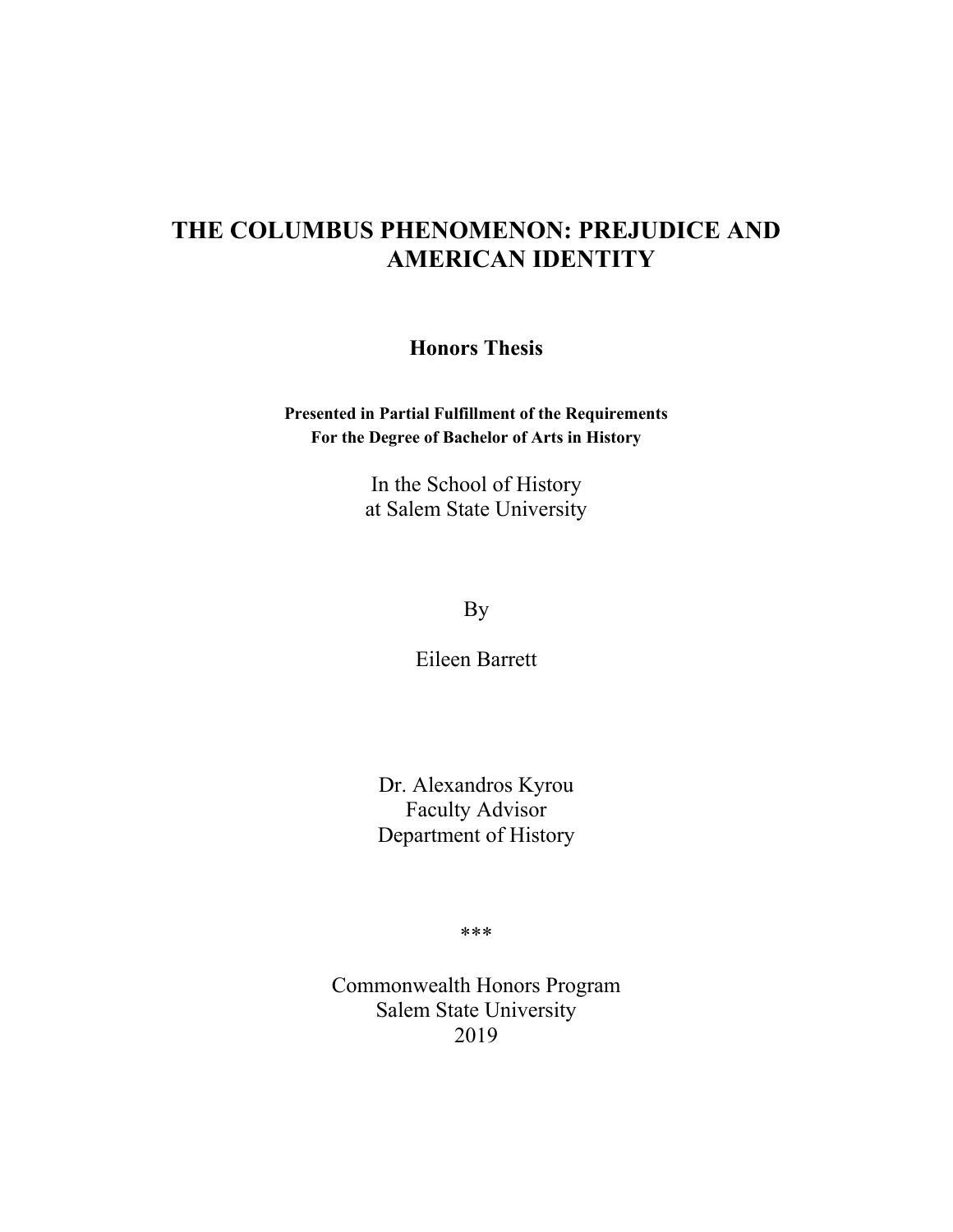#### **Abstract**

For over 200 years, Columbus has been imbedded in American history and idealization. The mythology of Christopher Columbus in the United States has skewed public perspective, which is demonstrated by the disconnection between Columbus's widely accepted tales of heroism and the true consequences of his voyage. The explorer has also been part of an ongoing quest for an American identity, spurred on and continually reshaped by the question, "what is an American?" To understand such a phenomenon, this paper examines how Columbus has been added and amended to the United States' national narrative, from the eve of the American Revolution, to the era of Manifest Destiny, to the 1992 quincentennial of his voyage, and right up to his present day status. To address the emerging and diverging narratives of Columbus's legacy, the role of immigration and influence of Italians and Catholics in the United States, as well as the U.S. Treatment of Native Americans, and how these ideals have been spread by individuals, media, and educational systems, are examined. In conclusion of this research, the Columbus mythology can be cited as one of the roots of racial tension inherent in American society, and is one of the moral and conceptual ideas behind the colonial actions the United States has taken both at home and abroad up until the present. The Columbus mythology will continue to play this role unless pro-colonial, Eurocentric, and white supremacist views can be maintained through mainstream government institutions.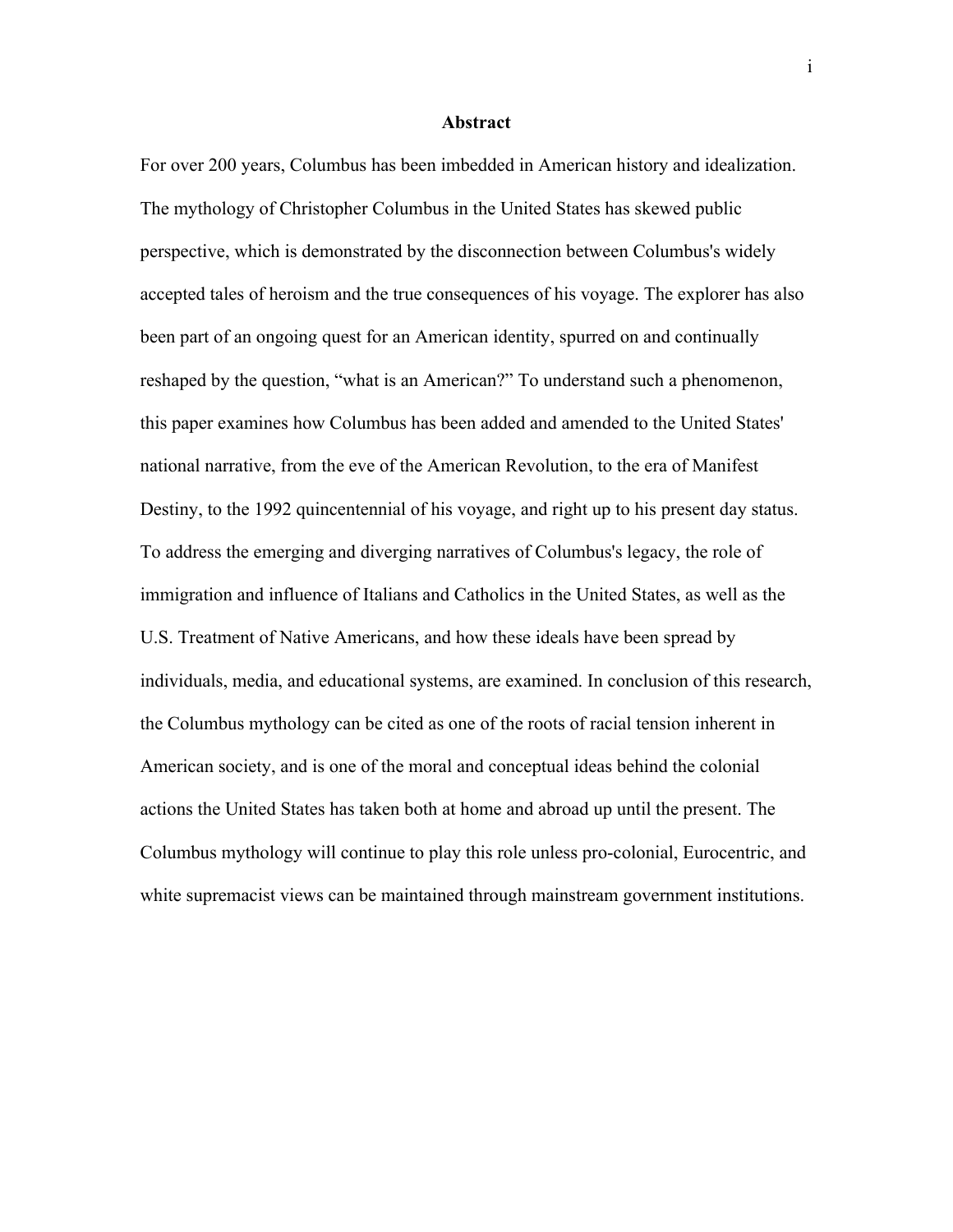## **Table of Contents**

| <b>CHAPTER</b>                                         |  |
|--------------------------------------------------------|--|
|                                                        |  |
| II. AN AMERICAN IDENTITY SEPARATE FROM GREAT BRITAIN 1 |  |
|                                                        |  |
|                                                        |  |
| V. CHANGING ATTITUDES AND THE 1992 QUINCENTENNIAL 14   |  |
|                                                        |  |
|                                                        |  |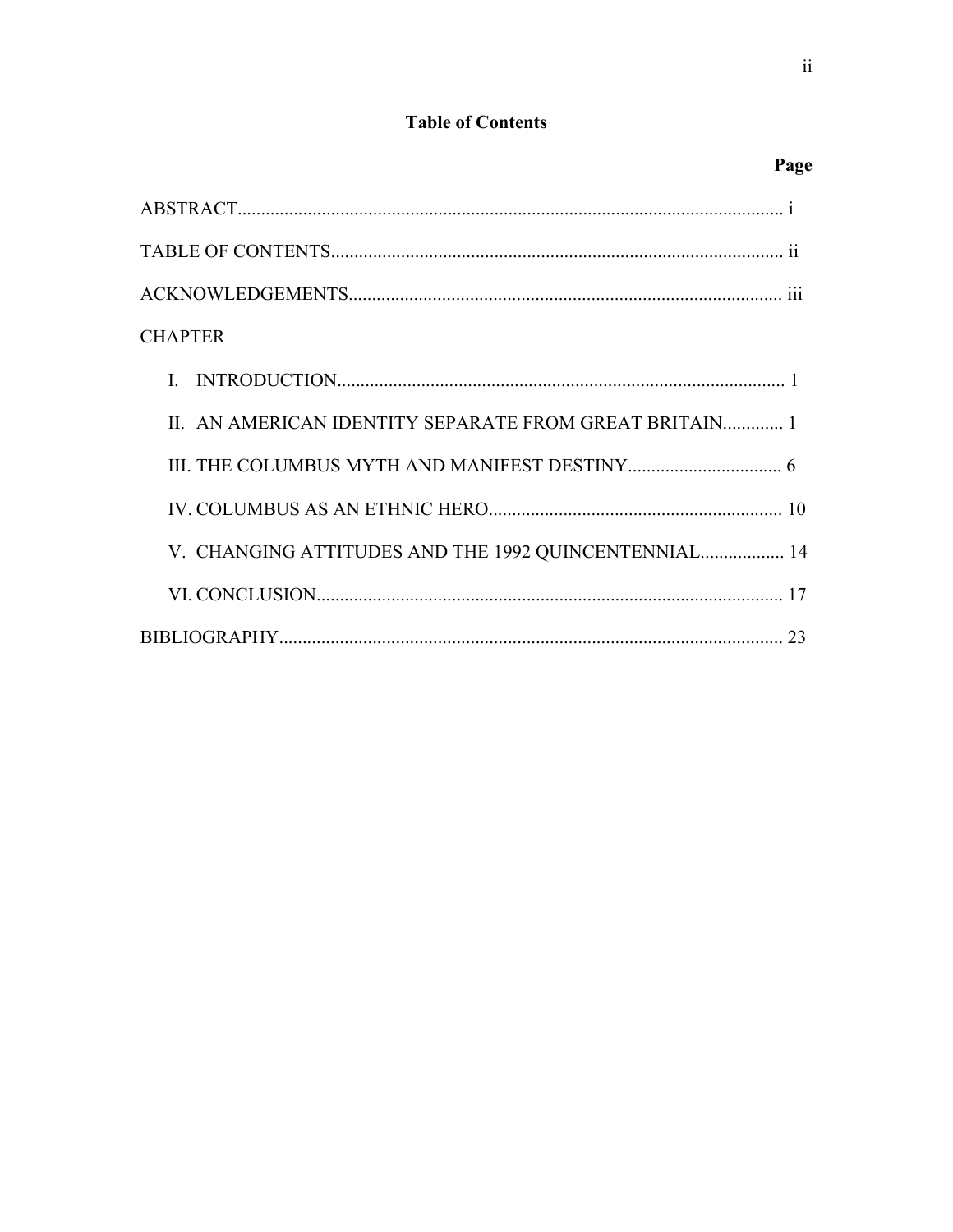### **Acknowledgements**

I would like to express gratitude to Dr. Alexandros Kyrou, my thesis advisor, whose close attention to detail, careful planing, and endless patience helped to oversee and craft this project into its completed version.

I also wish to thank Dr. Avi Chomsky, my initial thesis advisor, who not only provided me a vast wealth of resources, but who also helped me direct my research by suggesting different time periods to examine.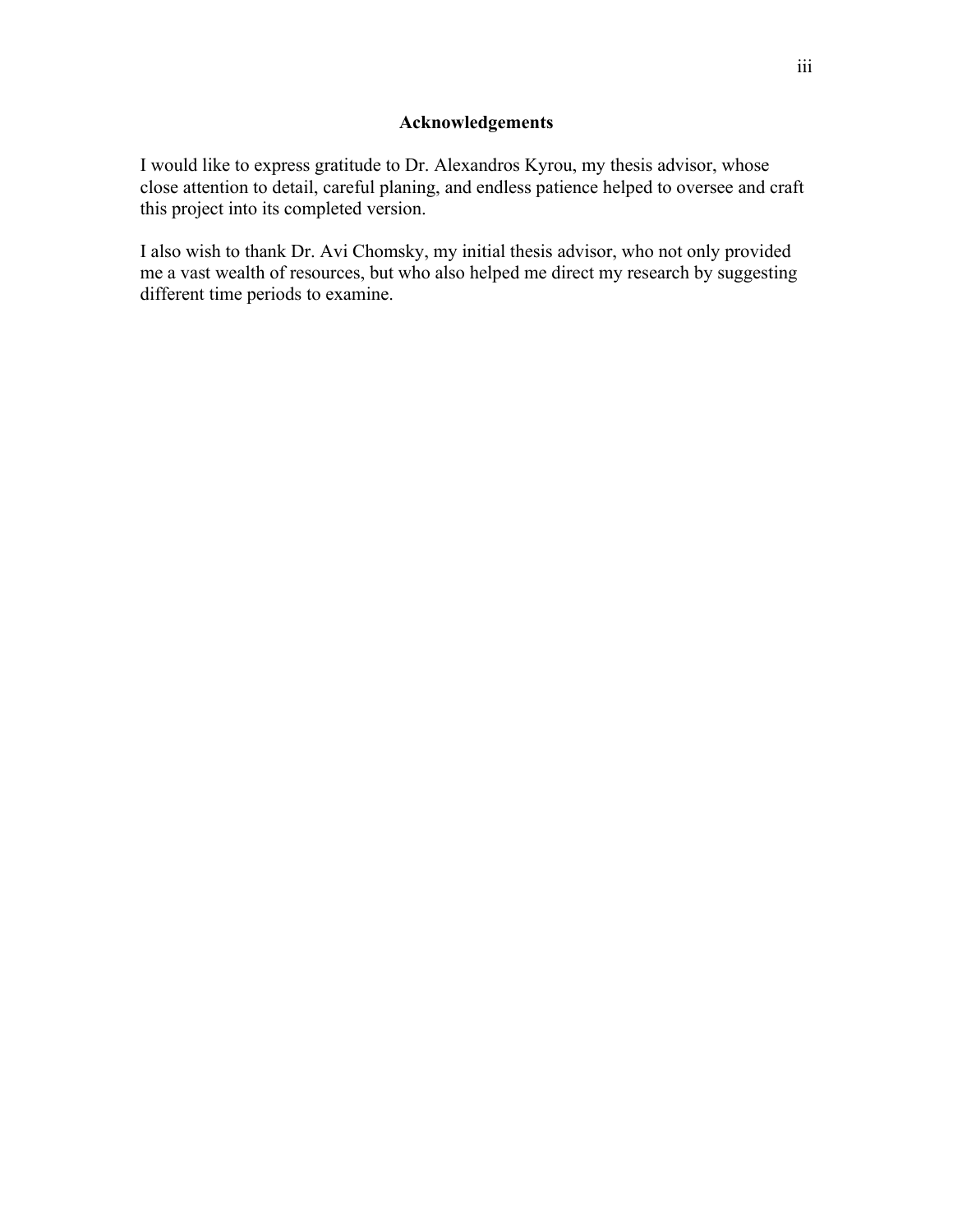#### **1. Introduction**

As a student, one of the most harrowing experiences of entering upper level histories in high school and then college is having every little bit of information one thought they knew about history be absolutely and utterly crushed. One of these devastating, but eye-opening blows comes in the form of Christopher Columbus, and how, "after sailing the ocean blue in 1492," he went on to set the precedent for the colonization, rape, murder and enslavement of indigenous peoples in the Americas. The disconnection between Columbus's widely accepted tales of heroism and the true consequences of his voyage demonstrates how significant the mythology surrounding Columbus in the Unites States has skewed public perspective, and how that idealization has shaped American identity from the  $18<sup>th</sup>$  century to the present. To understand such a phenomenon, it is necessary to examine how Columbus has been added and amended to the United States' national narrative, from the eve of the American Revolution, to the era of Manifest Destiny, to the 1992 quincentennial of his voyage, and right up to his present day status. To address the emerging and diverging narratives of Columbus's legacy, the role of immigration and influence of Italians and Catholics in the United States, the U.S. Treatment of Native Americans, and how these ideals have been spread by individuals, media, and educational systems must be examined.

#### **2. An American Identity Separate from Great Britain**

Columbus's first introduction to the United States' narrative was contrived to fill a cultural void as tensions between the American colonists and the British Crown simmered. Indeed, references of Columbus before the 1760s were few and far between,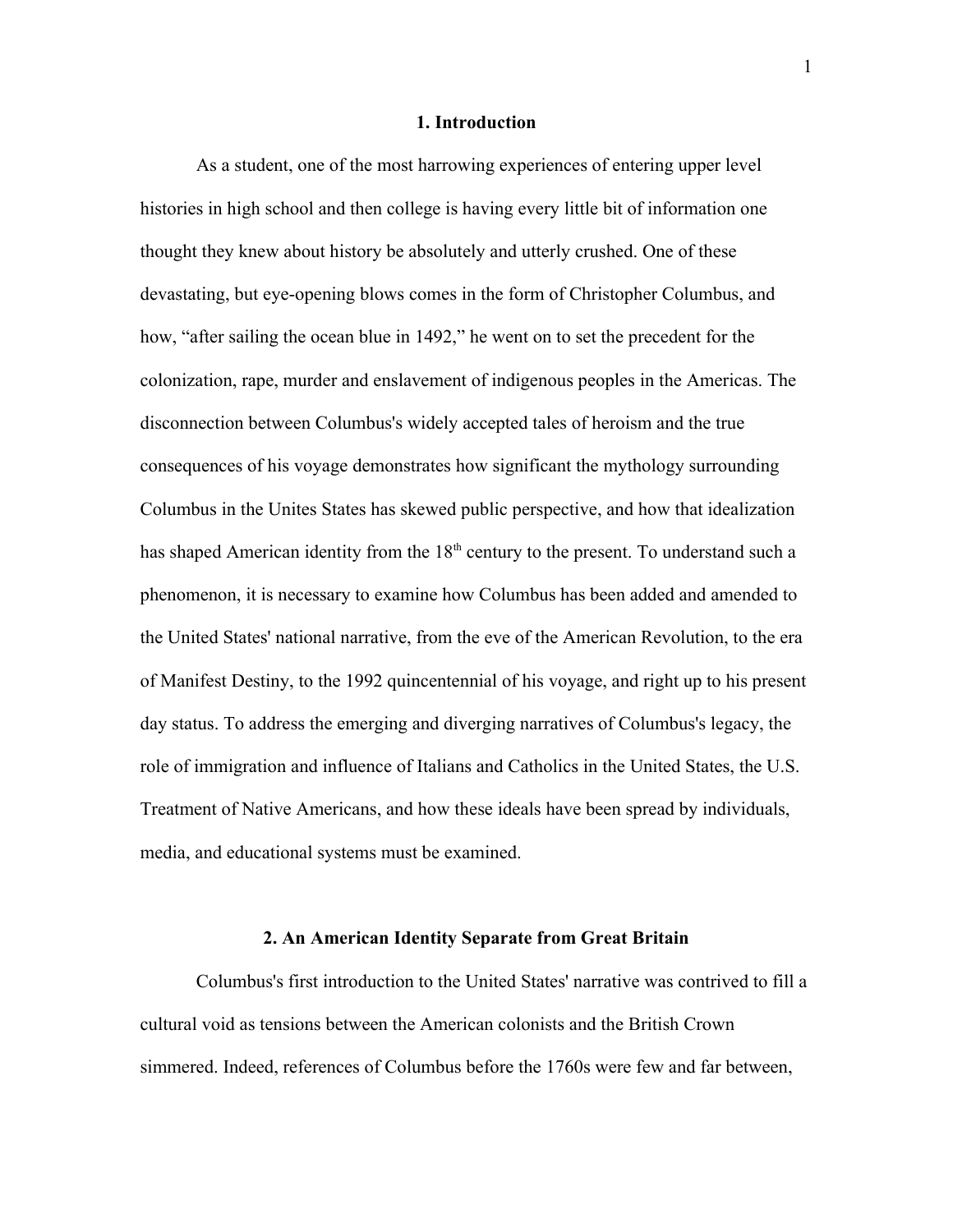but as the American identity steadily divided from British identity, colonists were steadily vying for a unique individuality free from origination in Great Britain.<sup>[1](#page-5-0)</sup> A piece of creating this new identity was to establish historical figures that broke away from those distinguished by the Crown. As it turned out, Christopher Columbus was the perfect fit for America's "search for a usable past," and it was with almost remarkable convenience, that William Robertson's book, *History of America,* featuring Christopher Columbus, became widely available in the young nation.[2](#page-5-1) Published in 1777, this book constituted one of the first histories of America. Robertson, in his section that featured Columbus, largely referenced writings from Bartolomé de las Casas, a friar who traveled to and settled in Hispaniola who was known to advocate for the rights of the native populations that lived there, as well as the biography of Columbus's son, Ferdinand.<sup>[3](#page-5-2)</sup> In the wake of the American Revolution, this book became incredibly influential, and its hundreds of pages culminated in a depiction of Columbus that emphasizes the man's enthusiasm and genius spurring his adventurous spirit, which lead him to "discover" the new world.<sup>[4](#page-5-3)</sup> This was convenient for colonists, newly freed from the British and searching for an American hero.

Columbus, through this means, was first introduced and then incorporated into the American historical narrative. To the public, he was enamoring. "For most patriots, I would imagine, two things sufficed. The first was that he wasn't English. The second was that, as it was believed, he had been treated with ingratitude by an Old World

<span id="page-5-0"></span><sup>1</sup> John P. Larner, "North American Hero? Christopher Columbus 1702-2002," *Proceedings of the American Philosophical Society* 137, no. 1 (1993), 50.

<span id="page-5-1"></span><sup>2</sup> Heike Paul, "Christopher Columbus and the Myth of 'Discovery,'" In *The Myths That Made America: An Introduction to American Studies*, (Bielefeld: Transcript Verlag, 2014), 53.

<span id="page-5-2"></span><sup>3</sup> Carla Rahn Phillips, and William D. Phillips, "Christopher Columbus in United States Historiography: Biography as Projection," *The History Teacher* 25, no. 2 (1992), 122.

<span id="page-5-3"></span><sup>4</sup> Paul, 54.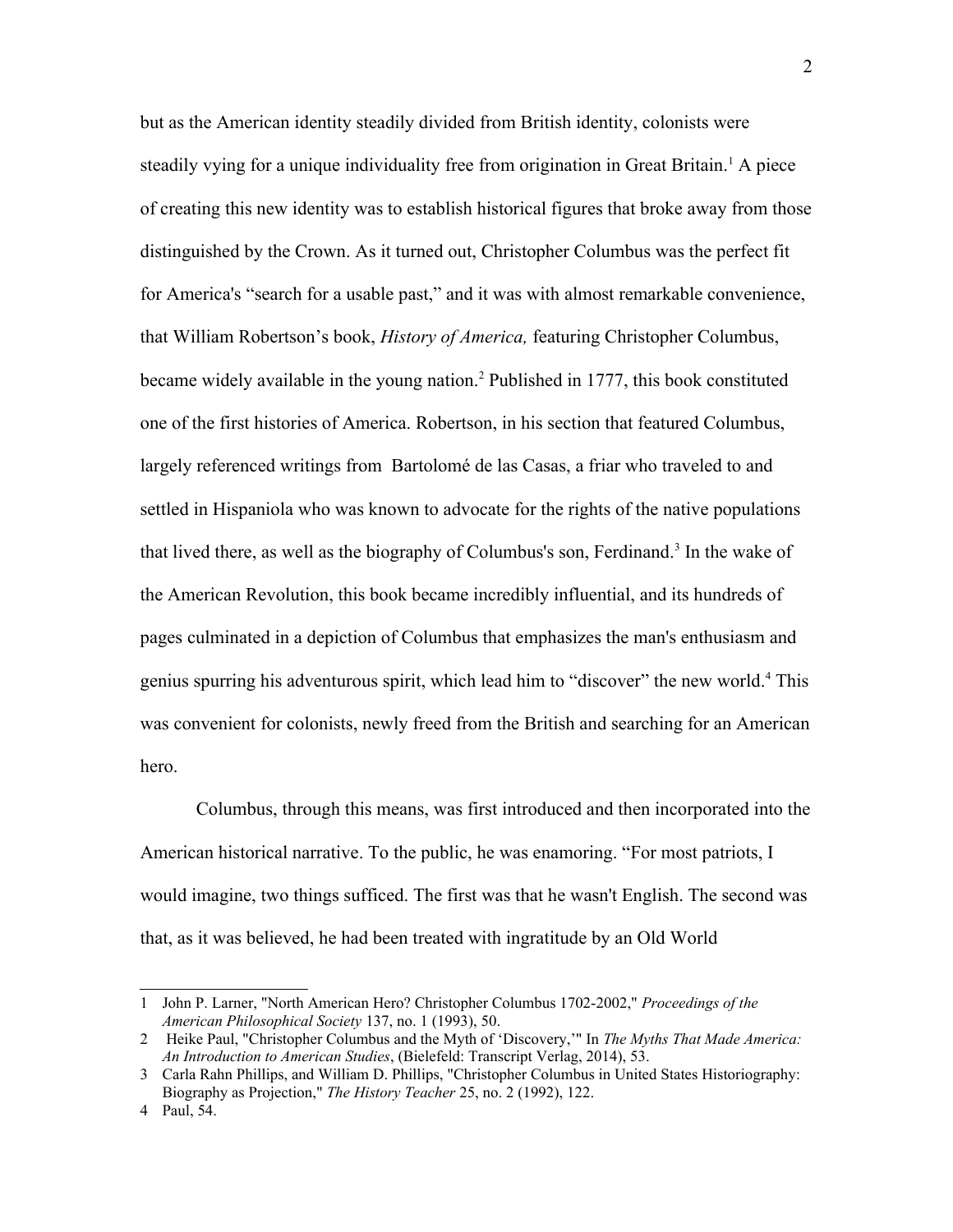monarchy."<sup>[5](#page-6-0)</sup> He was not British and had existed outside the colonizing efforts of Britain, and most importantly, much like how the American people viewed their plight, he was treated unfairly by a monarchy he had faithfully served. With this sentiment in mind, writers took up their pens and began to rewrite Columbus into the founding history of the nation. As Paul Heik mentions in his book, *The Myths That Made America: An Introduction to American Studies*, the purpose of these written works "was to colonize the past in order to invent a meaningful beginning, and they did so by making the figure of Columbus part of their own colonial and postcolonial legacy. Many public figures and writers gathered around Columbus as a historical persona to affirm North American independence."[6](#page-6-1) In this manner, Columbus became a beacon of American virtue, character, and most importantly, independence during a period in which rebelling Americans needed a patron for their cause. As an extension of this symbolism, Columbus became an American icon as much as important revolutionary figures. In Phillis Wheatley's 1776 poem, "To His Excellency General Washington," Wheatly refers to America as Columbia. "Celestial Choir! enthron'd in realms of light, **Columbia's scenes**  of glorious toils I write."[7](#page-6-2) The reference to the union of the thirteen colonies as Columbia became common practice within written works. Most importantly, however, is the mention of Columbia, or Columbus, in conjunction with George Washington. Eventually, even Washington's farewell, made just before his retirement from the presidency, was published under the title of "Columbia's Legacy." In this manner, it is evident that Columbus was seen on the same level as key revolutionary figures, the harbingers of liberty and independence. Even more telling, however, is how the written sentiment

<span id="page-6-0"></span><sup>5</sup> Larner, 52.

<span id="page-6-1"></span><sup>6</sup> Paul, 54.

<span id="page-6-2"></span><sup>7</sup> Ibid.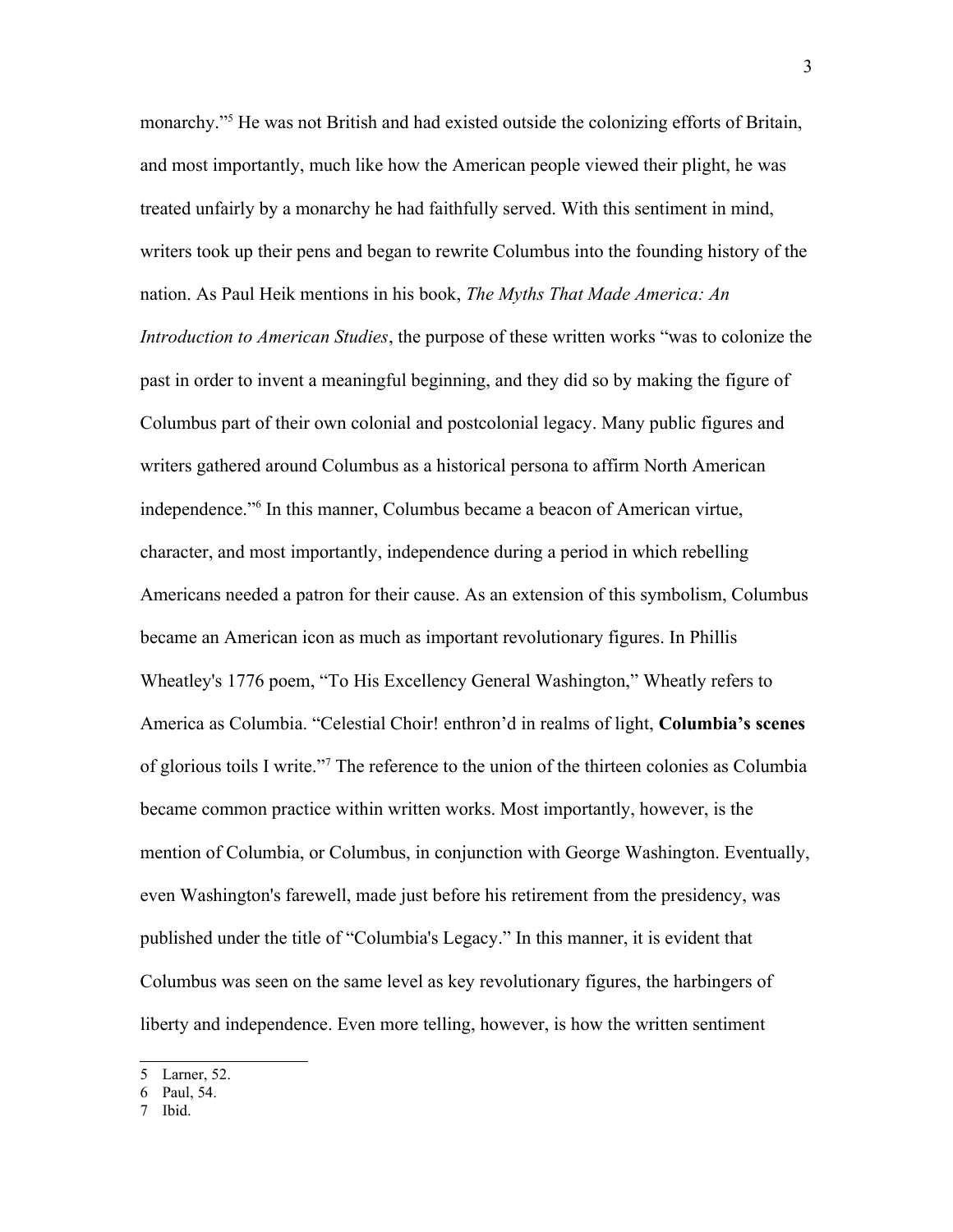extended further, and even became apparent in the naming of places within the young nation. The capital of the United States was named for George Washington, but in 1791, the government district became known as the District of Columbia. Once again, there was a comparison drawn between Washington and Columbus, symbolic of the country's ideals and representative of American citizens' view of both Washington and Columbus as equally heroic figures.<sup>[8](#page-7-0)</sup> Although Columbus did not land in America where the colonies resided and did nothing to promote the ideals of freedom and liberty in said society, he was considered a founding father just as much as the people who fought for liberty as the United States now understands it.

The theme of Columbus as a great American hero solidified with Joel Barlow's work, *The Vision of Columbus*. Published in 1787, Barlow's work was the first attempt to make an American epic, the foundation for which rested on Columbus's life and experiences.<sup>[9](#page-7-1)</sup> The poem depicts an old and embittered Columbus at the end of his life. Miraculously, an angel comes to him and brings him to the New World to see what his toils had wrought, where he could come to visualize and understand the "fruits of his cares and the children of his toil."[10](#page-7-2) This angel is known as Hesper, the "Guardian Genius of the Western World."[11](#page-7-3) Hesper allows Columbus to see the future that he is credited with setting into motion, both good and bad. Columbus was first shown the destruction wrought by the Spanish and sees Cortes's path of destruction through Mexico. Upon seeing the toll of destruction, he laments that he discovered the New World in the first place, and even goes on to implore forgiveness from God.[12](#page-7-4) This piece of the story clearly

<span id="page-7-3"></span>11 Larner, 51.

<span id="page-7-0"></span><sup>8</sup> Ibid.

<span id="page-7-1"></span><sup>9</sup> Larner, 50.

<span id="page-7-2"></span><sup>10</sup> John Noble Wilford, "Columbus and the Labyrinth of History," *The Wilson Quarterly (1976-)* 15, no. 4 (1991), 80.

<span id="page-7-4"></span><sup>12</sup> Paul, 56.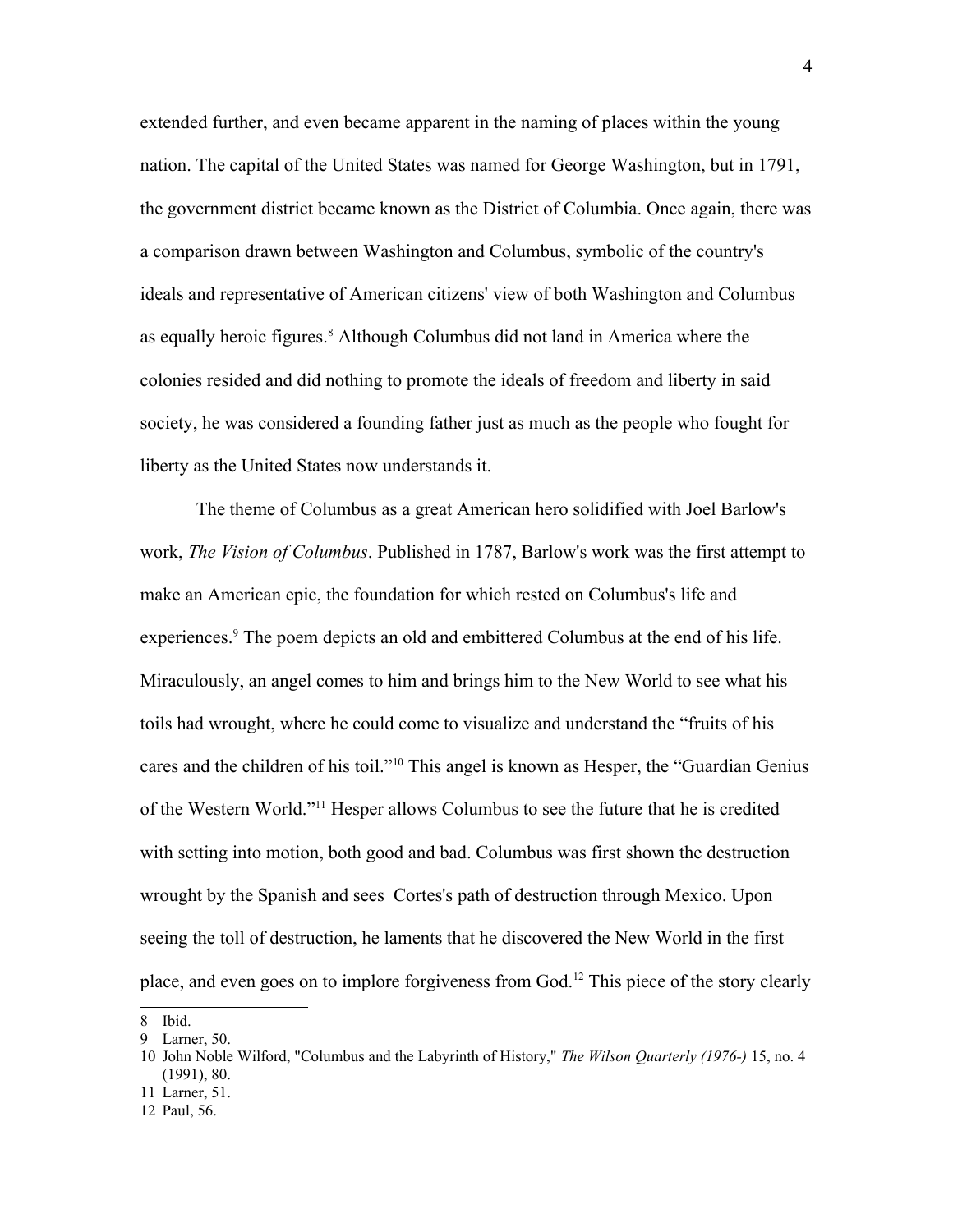demonstrates that there was some awareness of the misconduct and misdeeds that stemmed from his discovery. Yet, in an act of redemption, Columbus was shown the Revolutionary War, the formation of the Constitution, and then, in an act of far reaching speculation, he sees a congress with every nation, now Republics, in a society resting upon everlasting peace.<sup>[13](#page-8-0)</sup> As much as this was a tale of American exceptionalism, it was one of forgiveness. Columbus could "rest assured that in spite of the years of agony and suffering (both of the peoples of the Americas and his own), his 'discovery' has been meaningful and a blessing for humanity."[14](#page-8-1) Although there were clear misdeeds that clouded Columbus's toils, he was forgiven, as his legacy was considered the foundation from which America, in all its progressive ideas and glory, sprung from, and for that reason alone, Columbus's shortcomings were brushed aside and he was set on a pedestal for Americans to look to with pride.

Overall, Columbus's incorporation into the American narrative represented a deliberate decision on the part of the American colonists. In this sense, he served the colonist's purpose well. "Columbus's willpower and stamina in the face of sheer insurmountable obstacles embodied the highest degree of individualism – a core American virtue in early discourses of the republic – which 'makes Columbus an American by temperament.'"[15](#page-8-2) In a sense, Columbus was the colonial answer to the question colonists were asking themselves on the eve and in the wake of the Revolutionary War: what is an American? He was a man of adventure, perseverance and creativity, the first man to land on the fledgling nation's soil, who was victimized by the monarchical structure, just as the lands he discovered were. He was a man tenacious

<span id="page-8-0"></span>13 Larner, 51.

<span id="page-8-1"></span><sup>14</sup> Paul, 56.

<span id="page-8-2"></span><sup>15</sup> Ibid., 57.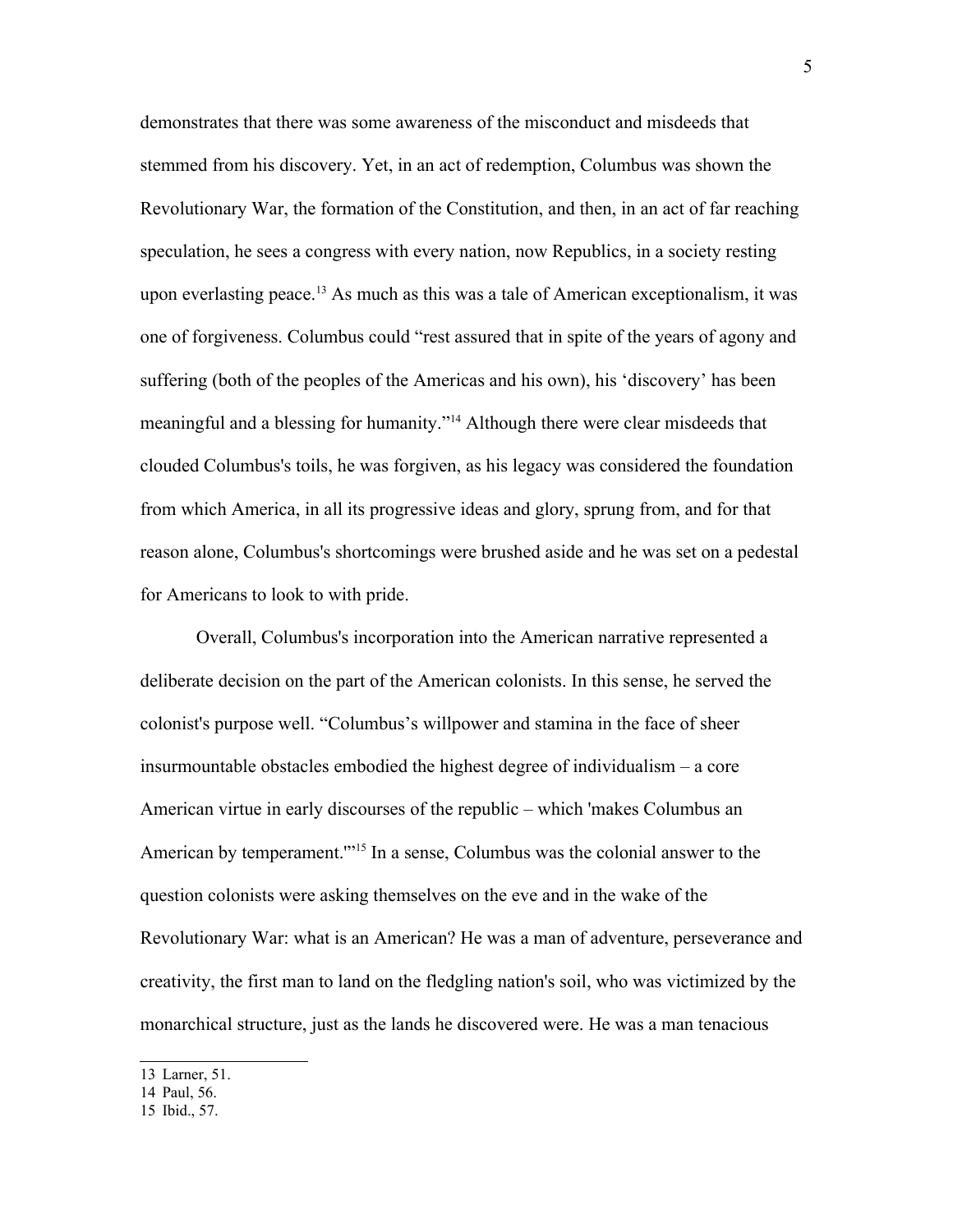enough to stand up for his own ideals and individuality, and doggedly cross any hurdle that came his way. While Columbus died bitter and wronged by the monarchy he originally supported, the revolution that was birthed from his legacy sought out to redefine that relationship with monarchy, and set to right past wrongs by obtaining freedom for the colonies. In essence then, to this new nation and this new American, Columbus had laid the foundation for America and in doing so, exemplified the spirit of liberty.

#### **3. The Columbus Myth and Manifest Destiny**

Columbus's history had been entangled in the roots of American exceptionalism, and at the turn of the 19<sup>th</sup> century, very little had changed that sentiment. This foundation of Columbus as an American figure was further popularized by the migration westward and the subsequent removal of Native Americans from their homelands. The tale of Columbus's success echoes closely with the ideals that spurred American settlers to annihilate Native Americans in the name of "Manifest Destiny," or to wipe out their culture under the guise of the "White Man's Burden" of civilizing heathens. Where Columbus set sail to traverse the unknown sees, American settlers did the same across the unexplored continent. The spirit of the frontier was modeled by the spirit of Columbus, of exploring the unknown despite its dangers. As Heike goes on to mention, Columbus's quest to find a new route to India was comparative to the expansion westward made by the United States. "Columbus is a 'symbol of ongoing expansion' and 'of expansive destiny.' From the turn of the century onward, Columbus's 'daring, perseverance, and intrepidity were championed as necessary ingredients to the transcontinental endeavor'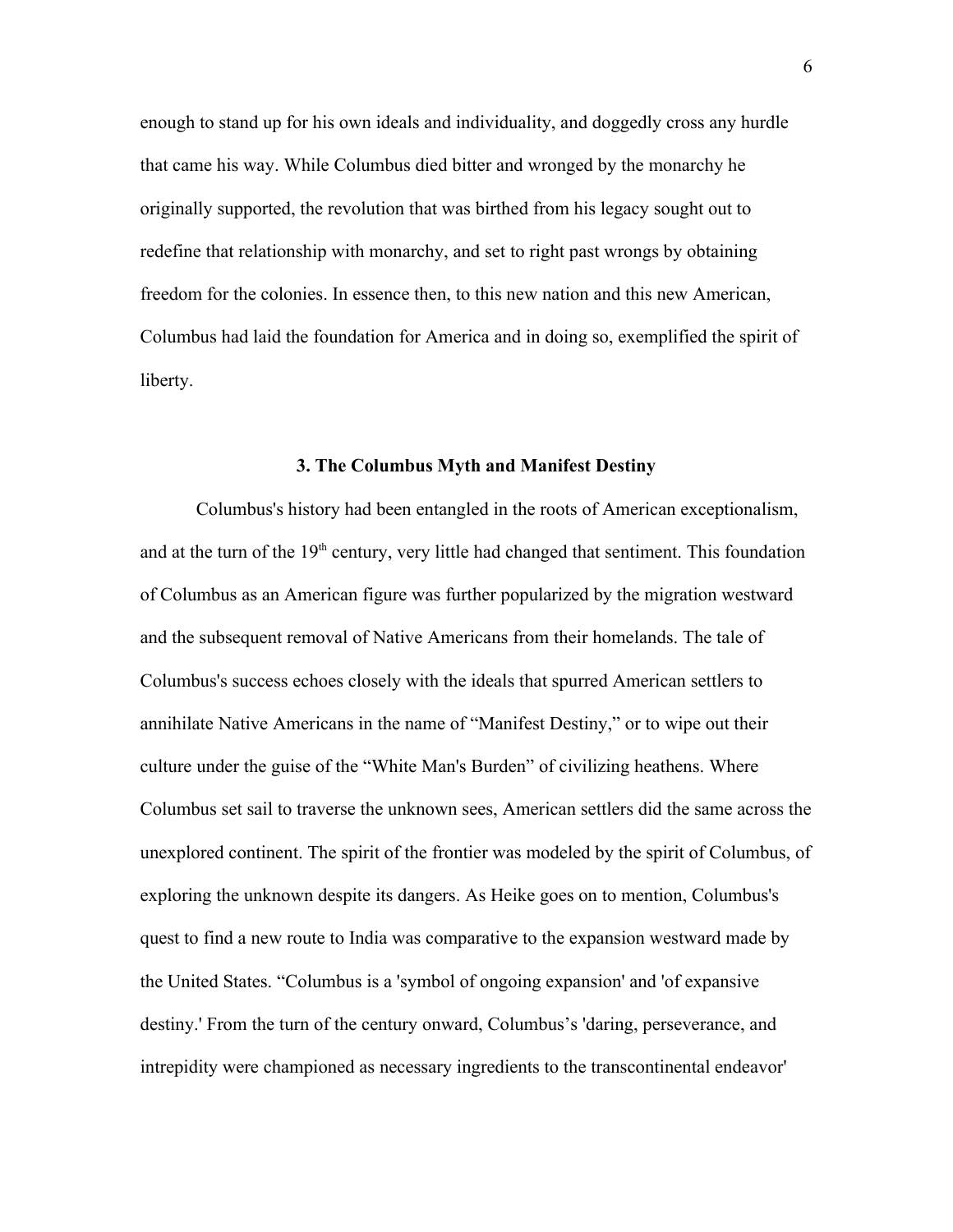and he 'became the very embodiment of an American pathfinder.'"[16](#page-10-0) Indeed, the desire to expand the nation from the east to the west coast was the idealization of grandeur that echoed Columbus's own conquests. Expanding the nation became the means to honor the man that had set foot into the unknown, the man that created the foundation for which the liberties fought for by patriots formed the basis of American society.

In this way, the mythology surrounding Columbus connects with the heart of the United State's own historical record of conquest, rape, murder, enslavement and oppression. The mid to late 19<sup>th</sup> century saw a change in Native American-United States relations, in which natives change from a people to be conquered to individuals to be assimilated. It is around this time in which ethnic warfare against Native Americans is guided by the slogan "kill the Indian and save the man." In an effort to undertake this process, boarding schools and adoption services took Native American children away from their families and their heritage in order to Americanize them. Columbus's illusion of grandeur was stretched beyond exploration and creating a nation stretching across the country. Instead, Columbus also became an allusion of civilization and modernity. His actions and legacy became euphemistic for the approach to native relations in a paternalistic but charitable fashion. Columbus was the figurehead under which Americans expressed their desire to bring about development in "uncivilized" and "barbaric" Native American societies. As Washington Irving wrote in his biography, *A History of the Life and Voyages of Christopher Columbus*, "'instead of ravaging the new found countries...he sought...to civilize the natives.'"[17](#page-10-1) This strong moral compass that Columbus is depicted as having within the biography and other written works takes

<span id="page-10-0"></span>16 Ibid.

<span id="page-10-1"></span><sup>17</sup> Howard Schuman, Barry Schwartz, and Hannah D'Arcy, "Elite Revisionists and Popular Beliefs: Christopher Columbus, Hero or Villain?" *The Public Opinion Quarterly* 69, no. 1 (2005), 6.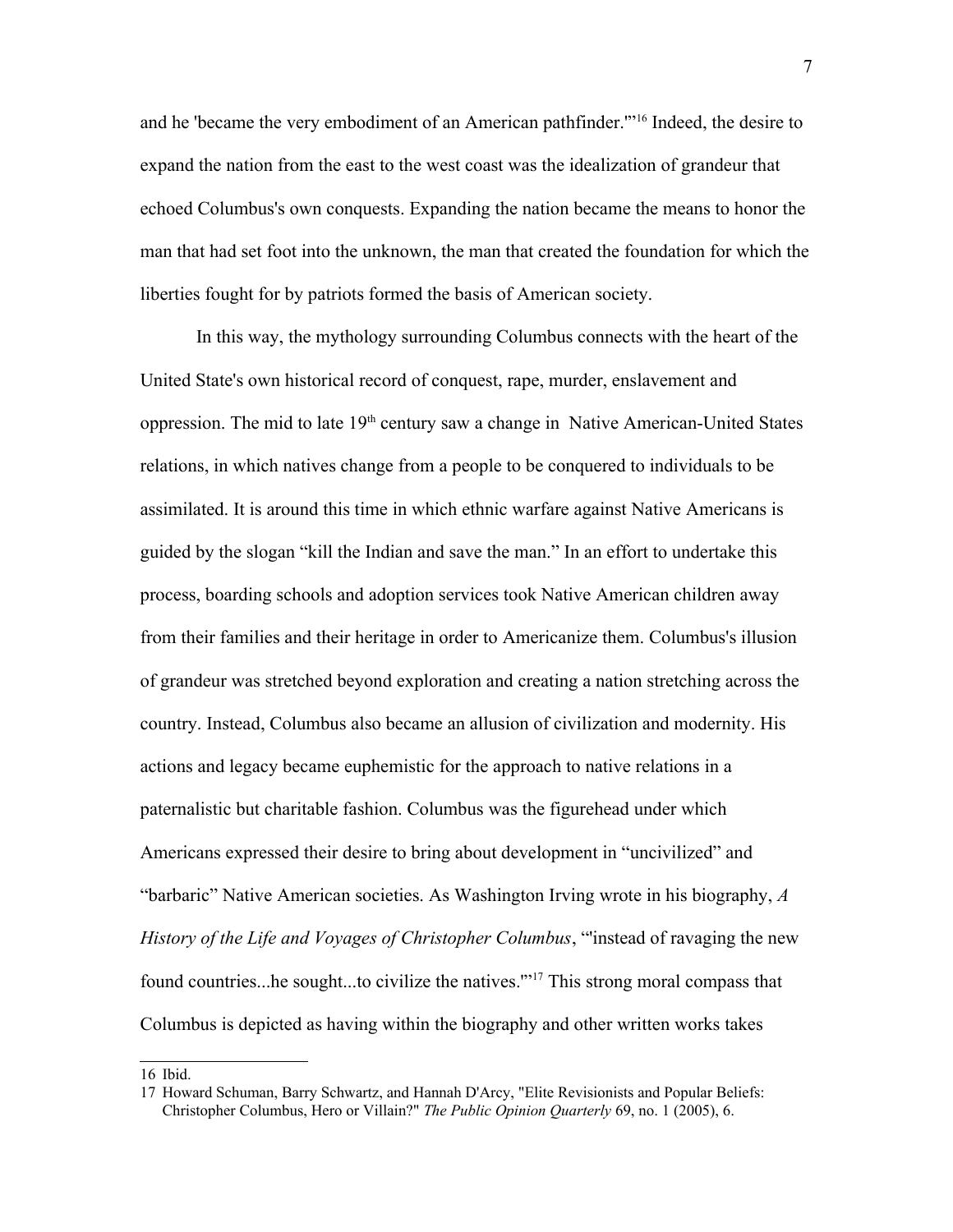precedent over the Native American perspective. By painting Columbus, and by relation, the United States, as the bestower of civilization, any form of cultural destruction or appropriation against Native Americans was seen as morally right or even as a gift to these "savage" peoples.

This type of pro-civilization sentiment became the status quo in both the process of westward of expansion and its depictions in art and media, expanding further with the expansion of the nation. The movement west increasingly marginalized Native Americans, led to appropriation of their lands, and further reduced them between substantially growing white populations, all under the guise that this was the right course of action for both the Native American people and their subsequent transition to modernity, and for the steadily expanding people of the United States.<sup>[18](#page-11-0)</sup> The art of the time greatly reflected this type of anti-Native American sentiment. In Charles Russel's 1893 painting, "The Landing of Columbus in San Salvador," Columbus is depicted landing in the New World bathed in a heavenly light representative of God's blessing. The Native Americans in the photo kneel in reverence to Columbus, as though it is clear to them a man of significant importance and civilizational superiority stands before them. As Mathew Baigell went on to explain in his Smithsonian article, "Territory, Race, Religion: Images of Manifest Destiny,"the painting was "one of the most blatantly racist works every painted by a major American artist," as the indigenous peoples "are actors in a white-supremacist fantasy, peacefully welcoming the Europeans as their masters."[19](#page-11-1) As artistic and written outlets continued to spread this form of racism, depicting westerners as saviors and the natives as people desperate to change and serve these godly

<span id="page-11-0"></span><sup>18</sup> Matthew Baigell, "Territory, Race, Religion: Images of Manifest Destiny," *Smithsonian Studies in American Art* 4, no. 3/4 (1990), 18.

<span id="page-11-1"></span><sup>19</sup> Ibid., 19.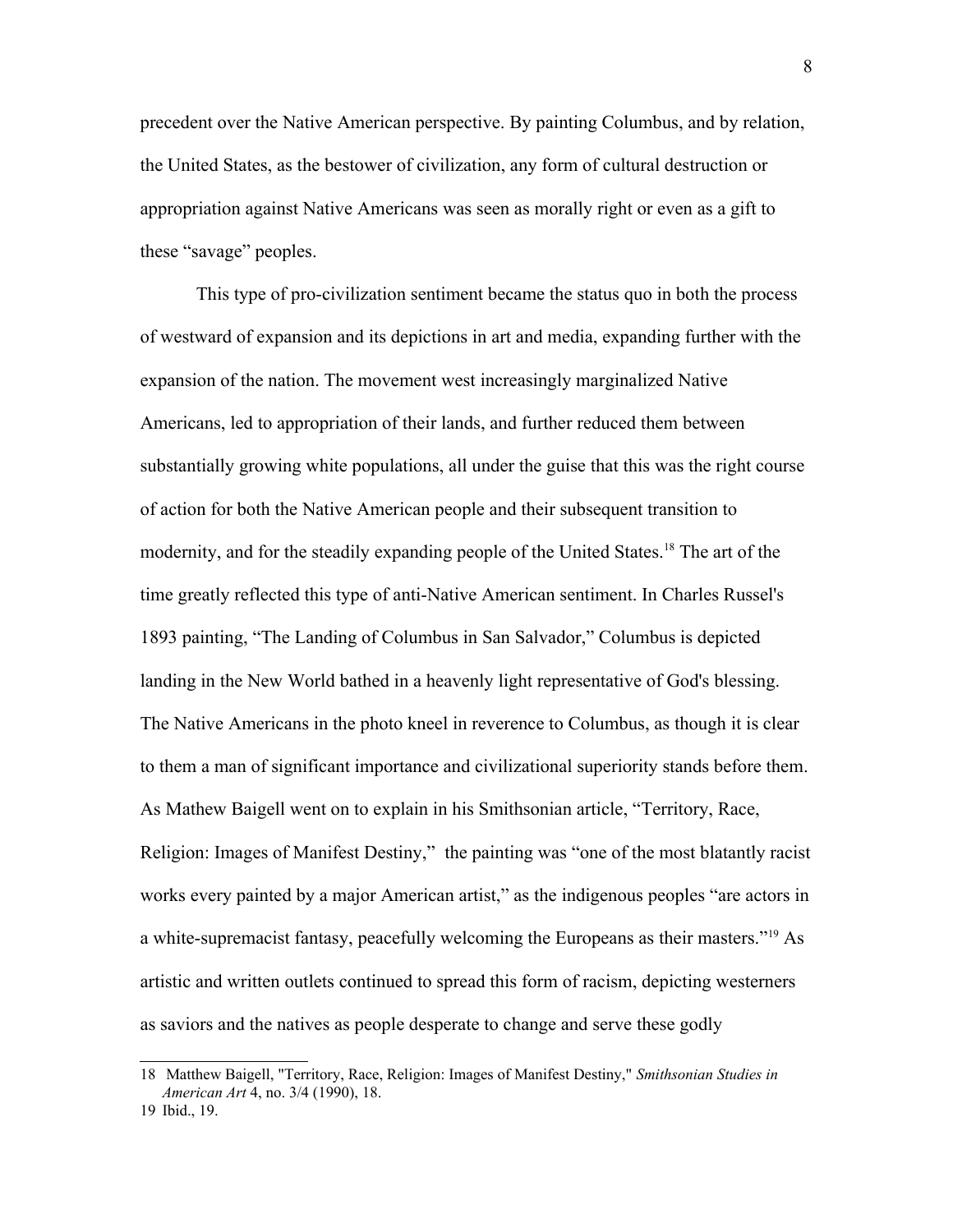newcomers, it became apparent that this ideology of civilization and expansion became something not only following Columbus's adventurous spirit, but also became a means to stick to a guise of moral righteousness. Undertaking these acts of racism, the United States followed Columbus's exceptional moral compass, which the nation contrived to serve its own purposes. In this manner, racism and colonial ideology were ingrained deeply into American society, all connected to the same figure that represented freedom and liberty during the American Revolution: Columbus.

The reality of the Native Americans in the face of civilization, while depicted so serenely in art, was a far from anything of the sort. The real Columbus was not the hero that Americans heralded as the light of civilization. "For many Native Americans, Columbus's arrival in the Americas marks the beginning of colonialism, genocide, rape, slavery, expropriation and displacement, as well as cultural death. Columbus stands at the beginning of a new and for many inhabitants of the Americas deadly era."[20](#page-12-0) Columbus, under the guise of what Americans called civilization, set forth the process of cultural destruction, slavery and racism, and because the Native Americans were the "savages" needing western influence to embrace modernity, their plight and situation were overlooked. If Columbus was morally right and he made western expansion morally right, then clearly the antithesis to the situation had to have been the natives and their barbaric ways. This mindset set the precedent for Native American cultural appropriation and destruction throughout the history of the United States. Actions that should have been inexcusable were largely overlooked. The Indian Removal Act of 1830 allowed natives to further be displaced from their homes. The forced march of Cherokee Indians from their homelands to Oklahoma in 1838, a path known as the Trail of Tears, killed an estimated

<span id="page-12-0"></span>20 Paul, 69.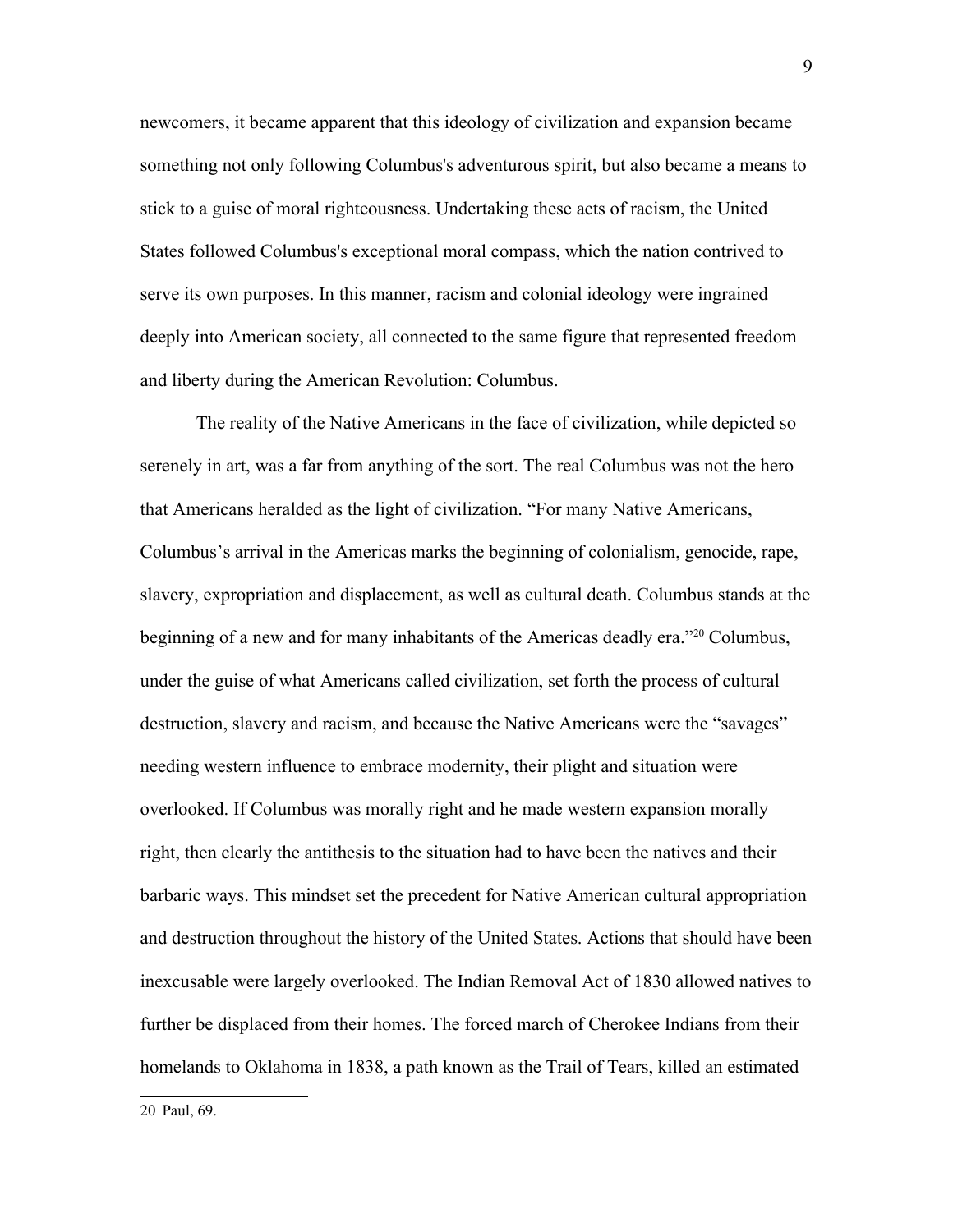4,000 individuals from starvation and disease.<sup>[21](#page-13-0)</sup> This became the nation's status quo. The United States did not stop at land, however, and began to take children from their homes. The forceful removal of native American children from their families was advertised as some remarkable and loving civic duty. The slogan "kill the Indian and save the man," was a from of moral duty for Americans to rally under. The cultural destruction of an entire race of individuals was something to be carried out by dominating Native American land and removing Native American children from their heritage. Instead, these children were taught to speak English, were forced to cut their hair short, and were made to learn western forms of etiquette, dress, and education. Columbus, in this way, was more than just an important figure added to the national narrative, he was a means of engaging people, through unbridled racism and nationalism, in the process of destroying culture beyond what was the expected norm of the United States.

#### **4. Columbus as an Ethnic Hero**

In an ironic twist, while Columbus's name was used to displace millions of Native Americans in an effort to eradicate their cultural presence in the United States, he also became an ethnic hero for other marginalized groups desperate for a foothold in American society. The further solidification of Columbus's grandeur in the United States came in the form of immigrants who wished to legitimize their presence in the nation. Columbus became the defense for both Roman Catholics and Italian immigrants, who bore the brunt of harsh racism and religious intolerance in the 1800s. By using his narrative as their foundation for their right to also be in the United States, they too

<span id="page-13-0"></span><sup>21</sup> "Trail of Tears," The Museum of the Cherokee Indian, Accessed November 20, 2018, <http://www.cherokeemuseum.org/archives/era/trail-of-tears>.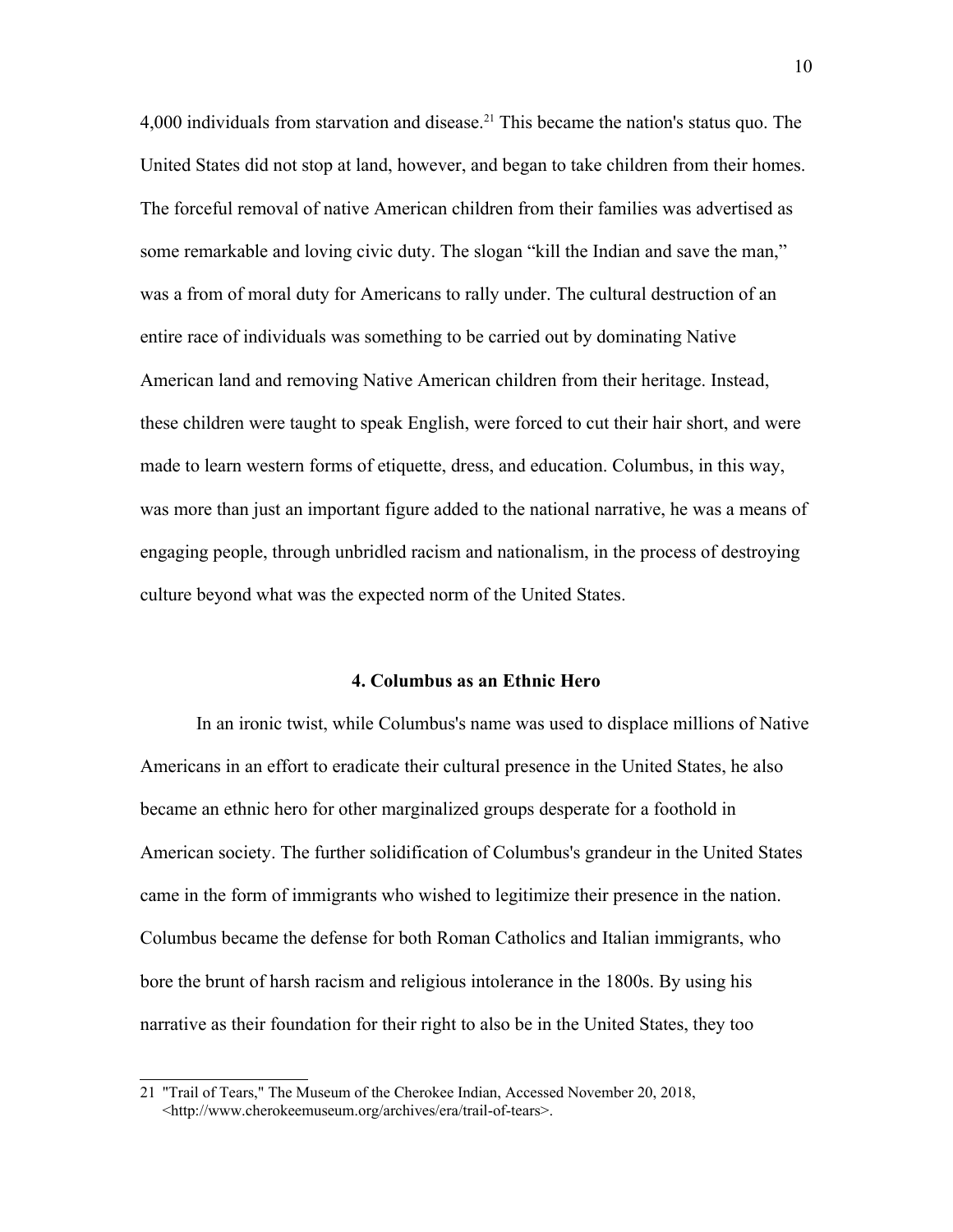catapulted the imagery surrounding Columbus's supposed heroics further into the national narrative. The first of these two groups, Catholics, arrived between 1830 and 1860, and transformed a population of 300,000 to ten times its original number: 3 million. Faced with a predominantly Anglo-Saxon, Protestant, and nativist society, Catholics received widespread hostility and began to use Columbus, a Catholic, for their justification in the country.[22](#page-14-0) In 1882, Irish Catholics organized a fraternity known as the Knights of Columbus. Within this order, Columbus was heralded as a seer and paragon that each knight worked to exemplify. During this period, the Knights, as well as other Catholics in Europe and America, worked to canonize Columbus for bringing "the 'Christian faith to half the world."<sup>[23](#page-14-1)</sup> Faced with the prejudice of a new society, Catholics took the Columbus narrative and twisted it around to serve their purposes, much like the colonists vying for an American hero during the Revolutionary War period, as well as those looking for a justification and moral excuse to undertake the process of Manifest Destiny. In this manner, the historical use of Columbus took many faces. The evil Columbus who established a pattern of subsequent behavior was just one aspect of the Columbus historical narrative. Beyond that, the historical use of Columbus included religious narratives, and most importantly, narratives that served as a shield to justify select immigrant populations' presence in the United States. The Columbus characteristic of the United States' historical narrative may have been one heavily shrouded in pro-colonial idealization and strong senses of racial superiority, but his importance in America also served as a foothold for many immigrants who were not Anglo-Saxon and Protestant. If his discovery of America meant that he paved the way for a western dominated society,

<span id="page-14-0"></span>22 Larner, 57.

<span id="page-14-1"></span>23 Wilford, 80.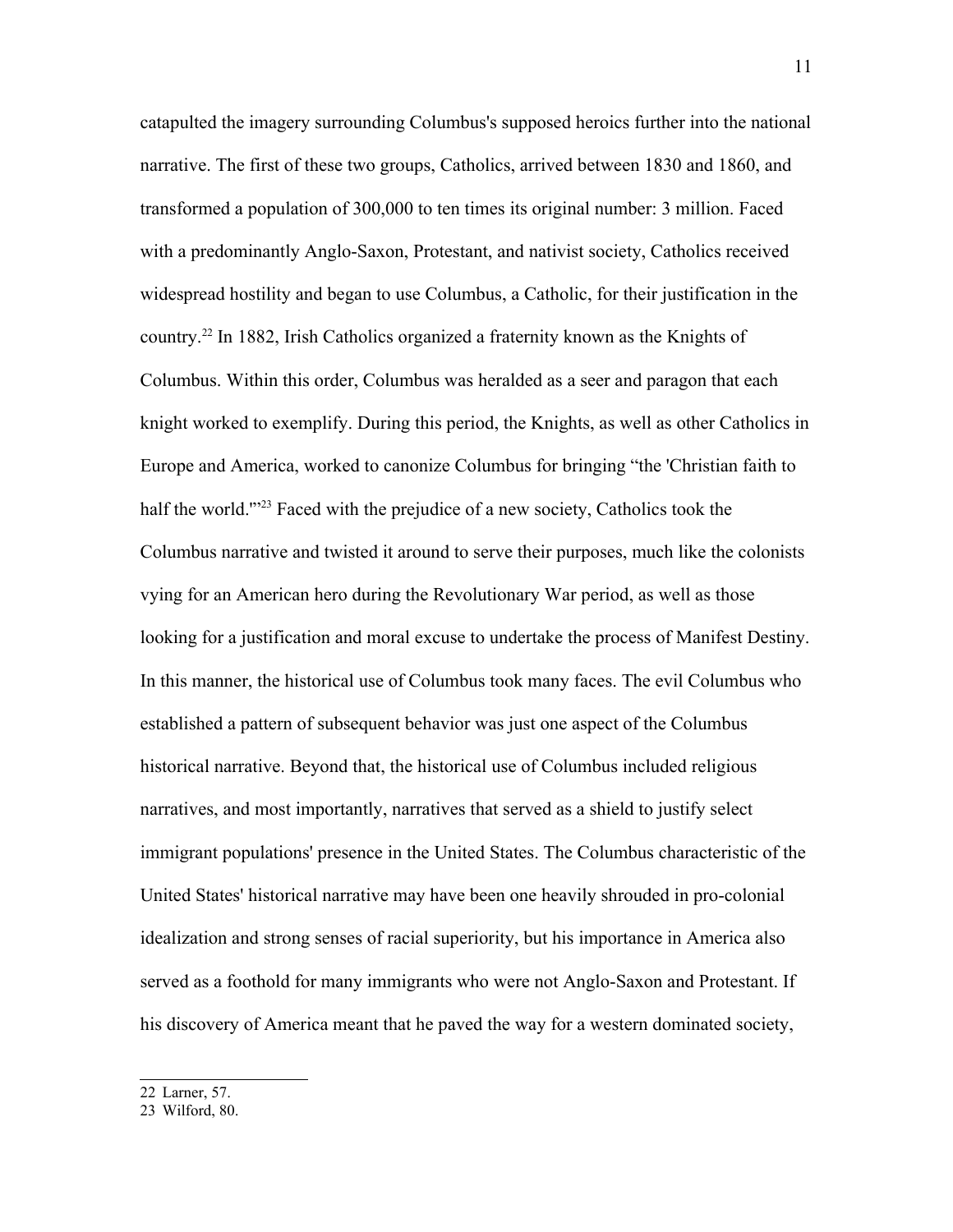then since he was a Catholic, he paved the way for the spread of the religion, as well as secured a spot for his religion in the country idealizing him the most: America.

The second of the two groups, Italians, faced a very similar dilemma. The 1840s to 1850s saw a second wave of immigrants, largely from Southern Italy. This number steadily grew and from the 1880s to 1924, there were approximately 4 million Italian immigrants in the United States. Much like with the arrival of Catholics, Italians were treated with xenophobia-fueled hostility due to the American nativist perspective. The Italian plight was further compounded by the fact that they were also Catholics as well as considered an "undesirable" ethic group. Under this mindset, there was "'intense opposition to an internal minority on the grounds of its foreign (i.e. 'un-American') connections,'" due to a fear of these groups threatening "what they considered to be a distinctively American way of life."<sup>[24](#page-15-0)</sup> In this way, Italian and Catholic immigrants were viewed as untrustworthy, treated like some form of foreign invasion, and were therefore highly discriminated against, and in some cases, even assaulted. This idealization was only further perpetuated with the Immigration Act of 1924, which barred immigration from "undesirable" countries in mass numbers into the country. It is no wonder then that Italians, like other Catholics, asserted that they should not be marginalized and subjected to prejudice, especially because of Columbus's importance to the United States. Columbus was an Italian from Genoa, and if his toils were celebrated as the spirit and foundation of the nation, then Italians belonged in America just as much as their ancestor.<sup>[25](#page-15-1)</sup> It is during this time that we see a change in the Columbus rhetoric, where the Columbus ideology was turned around and used by marginalized groups, mostly to fit in

<span id="page-15-0"></span>24 Paul, 61.

<span id="page-15-1"></span><sup>25</sup> Ibid., 62-64.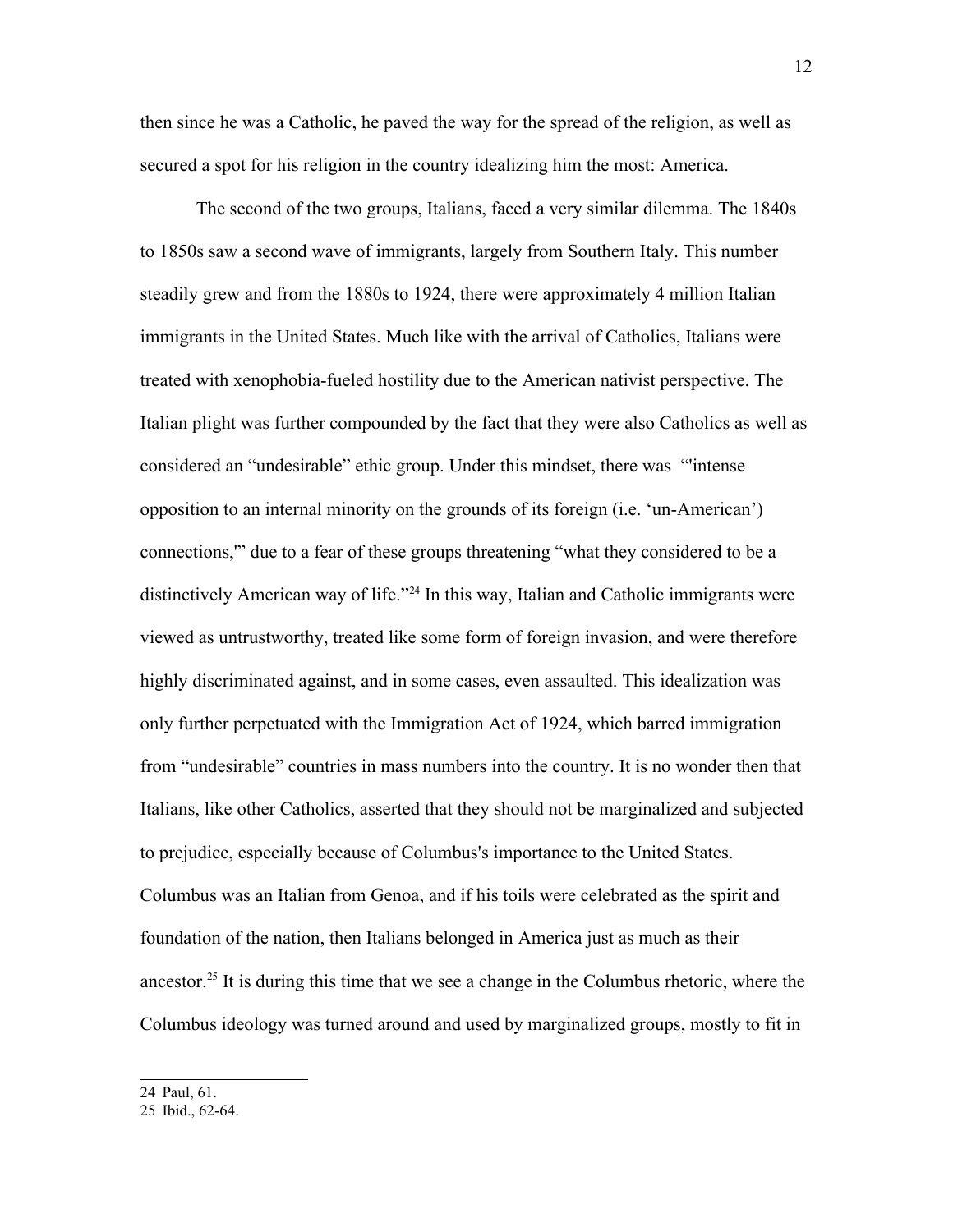with American society, and as a result, created this new identity for Columbus as an ethnic hero. As Hans Koning would acknowledge in his article, "The Legacy of Columbus," "I have met Italian-Americans who explained to me that Columbus was their childhood hero, the only name they could use as a shield when they were the victims of discrimination."[26](#page-16-0) To gain a foothold in American society, these immigrants and cultural outsiders had to latch onto their main connection to the nation, which was Christopher Columbus. Columbus was the shield that protected and justified Italian presence during a time in which they were marginalized, mistreated, and overwhelmingly unwanted in the United States.

In this manner, the Columbus mythology became complex both in its treatment and acceptance by minority populations. On one side, Columbus was a means to oppress and appropriate, to destroy Native American culture and legitimize white, Anglo-Saxon Americans' actions under the guise of upstanding moral superiority. On the other side, Columbus became a way for Roman Catholic and Italian immigrants to legitimize themselves. By using the cultural narrative of Columbus set by the United States, Columbus became a symbol of ethnic hope and validation, and it is through these ideas that Columbus is further ingrained into the America narrative, for it is through the efforts of these populations, pushing for a cultural claim in the broader U.S. Societal context, that Columbus memorials would be revitalized and Columbus day would be celebrated as a national holiday. While these two sides of the Columbus legacy in relation to minorities take opposite directions, one fact remains the same. Whether it was the forced removal of Native Americans from their homelands, or the acceptance of Columbus as part of select immigrant heritage, both played into the idea that the contrived heroics and moralistic,

<span id="page-16-0"></span><sup>26</sup> Hans Koning, "The Legacy of Columbus," *Social Justice* 19, no. 2 (48) (1992), 37.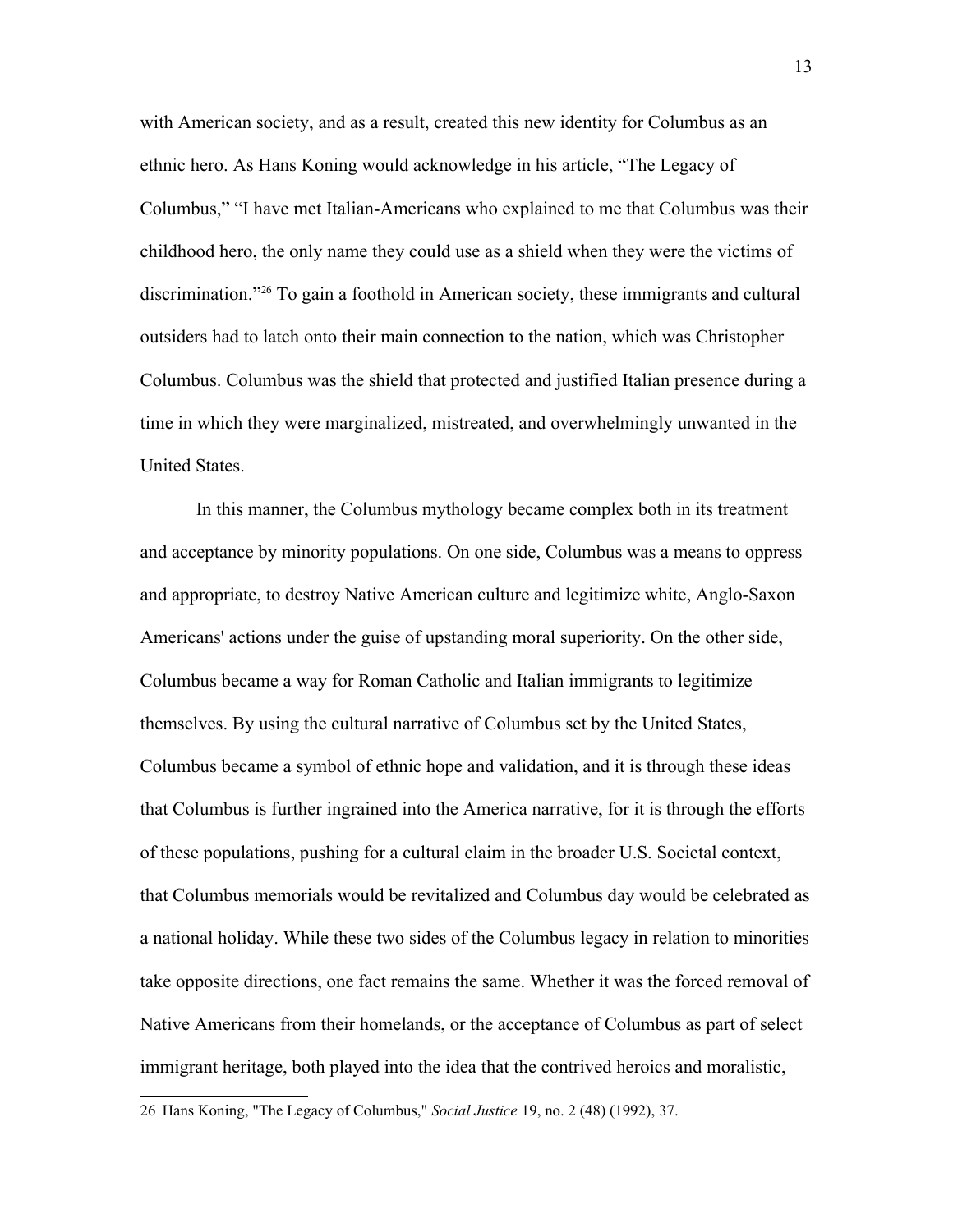racial, colonial ideals surrounding Columbus were the standard aspects of thought that constituted being an American. Therefore, it is clear that whether one was perpetuating or on the consequential end of this cycle of racial intolerance and the quest for a cohesive and noninclusive definition of "American," both played into the concept of the American legacy. A legacy which emphasized Columbus as a hero and founding father of the nation, as well as patron of westernization and colonization. These qualities and characteristics remained steadily fastened to the roots of American society and consciousness.

#### **5. Changing Attitudes and the 1992 Quincentennial**

It would not be until around 1960, almost 200 years after being added to America's national heritage, that the Columbus historiography would begin to change, culminating with the 1992 quincentennial of his voyage. During this time, historians and civil rights activists began the process of dismantling the Columbus mythology and subsequently, the role his narrative played in the American expansionist agenda. After the end of World War II, postwar America had found itself in a much more open society, something that at first only seemed to elevate Columbus in America. The height of this elevation cumulated with the 1964 election of Lyndon B Johnson, who went on to make Columbus day a national holiday, mentioning that the holiday commemorated the "'spirit of discovery,'" and "'our ability to live and work together, men and women of all national origins, as one united and progressive nation."<sup>[27](#page-17-0)</sup> It is clear from such a statement that the Columbus embodying Manifest Destiny and spurring forward westward expansion, who perpetuated cultural warfare against Native Americans, was still inherent in American

<span id="page-17-0"></span>27 Larner, 61.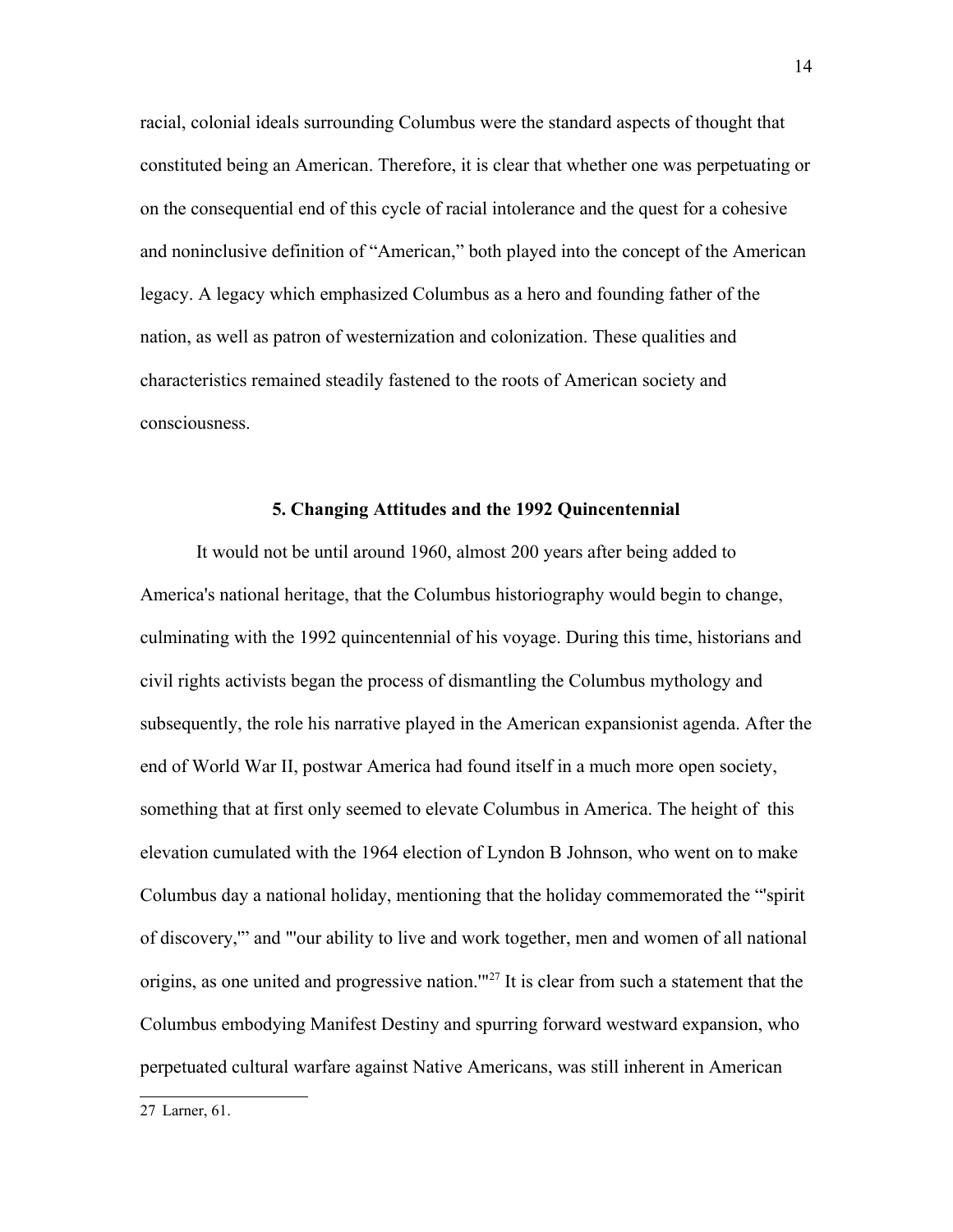society. Even after the appropriation and death that resulted from said ideologies, individuals still looked to him as a man who represented cooperation among all races. The guise of racial subjugation by white supremacy as cooperation further shrouded Columbus in this idealized grandeur. "In other words in the wake of the first presidency of a Roman Catholic of Irish origins, a non-Protestant, non-Anglo-Saxon was being admitted to the pantheon. Columbus, you would say, was at that moment the symbol of the underdog in America, made good."[28](#page-18-0) In an ironic twist of this postwar time, Columbus, who had been a figure of American exceptionalism and by extension, of white supremacy, had become an underdog somehow reminiscent of every marginalized group in the United States. Yet, it was his name in which systematic oppression was carried out under a pretense of moral righteousness.

Despite this new revitalization of Columbus ideology, the 1960s also saw considerable backlash from marginalized groups against the white majority. The civil rights movement was finally thrusting African American culture, identity, and exceptionalism into the American spotlight in a demand for respect and equality. This paved the way for other groups to take a stand for their rights and address the misdeeds white individuals had wrought upon their societies, culture and lives. Of these groups to rise up against white supremacy alongside African Americans, Native Americans stood up and began to question the actions of America's society. They questioned and pushed back against the formalization of Columbus Day into the the United States narrative, when it was he who set into motion the systematic destruction of their people. For the first time, this set in motion critical efforts to reevaluate the Columbus legacy in the perspective of those who were colonized. "As Indian and scholarly critiques came

<span id="page-18-0"></span>28 Ibid.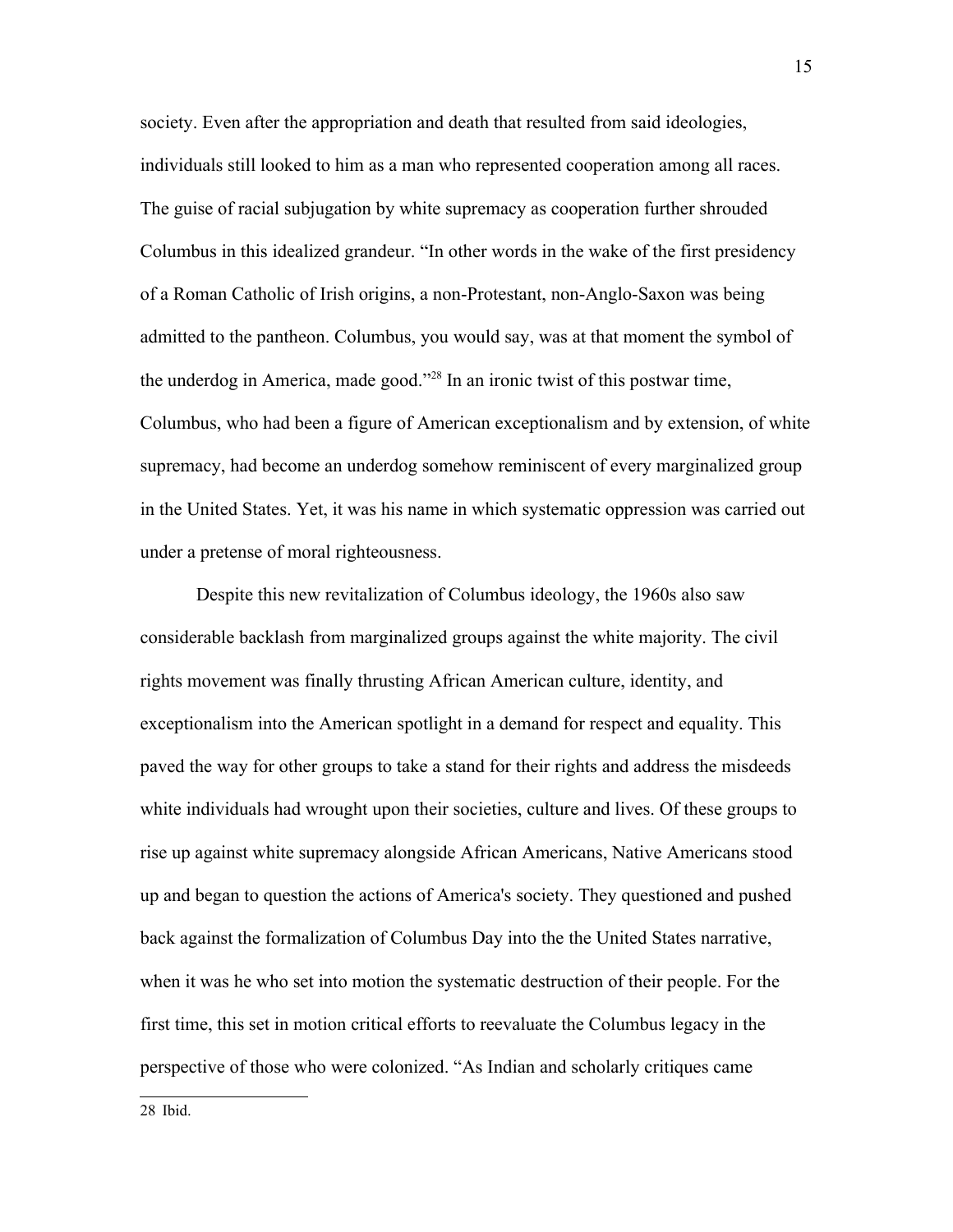together, reinforced by the anti-colonial sentiments that had developed in the wake of World War II, major organizations with a much wider reach began to express guilt over what Columbus resented."<sup>[29](#page-19-0)</sup> Although Columbus had been elevated in society as a figure worthy of having a holiday in his honor, the subject became controversial. Individuals began to question his celebration in American culture and the merits he was said to uphold. Historians began to reevaluate the story of Columbus, and did so in a more cohesive, historically accurate and racially sensitive manner. The push against white supremacy, lead by the civil rights movement, spurred a new kind of Columbus historiography. This new methodology questioned the longstanding American traditions of expansionism, colonialism, nativism, as well as the resulting racism and ethnocentrism that were institutionalized in American society.

This new view of Columbus began to grow, and over the course of about thirty years, ascended with the 1992 quincentennial of Columbus's first voyage to the New World. During this time, Native American anti-Columbus protest was at an all time high and celebration of the event was met with opposition. For those who did not scrap the commemoration altogether, it became necessary to depict the whole of Columbus, meaning there had to be light shed on his misdeeds. The exhibit at the Smithsonian followed such a route, depicting, with limitation, both the negative and positive sides of Columbus. Despite that, however, the exhibit focused more on varying aspects of life during the time period, including information on food and disease.<sup>[30](#page-19-1)</sup> This was a drastic change in celebration from those that idealized Columbus during the 1792 and 1892 anniversaries of his voyage, and instead of painting Columbus as an untouchable hero,

<span id="page-19-1"></span><span id="page-19-0"></span>30 Ibid.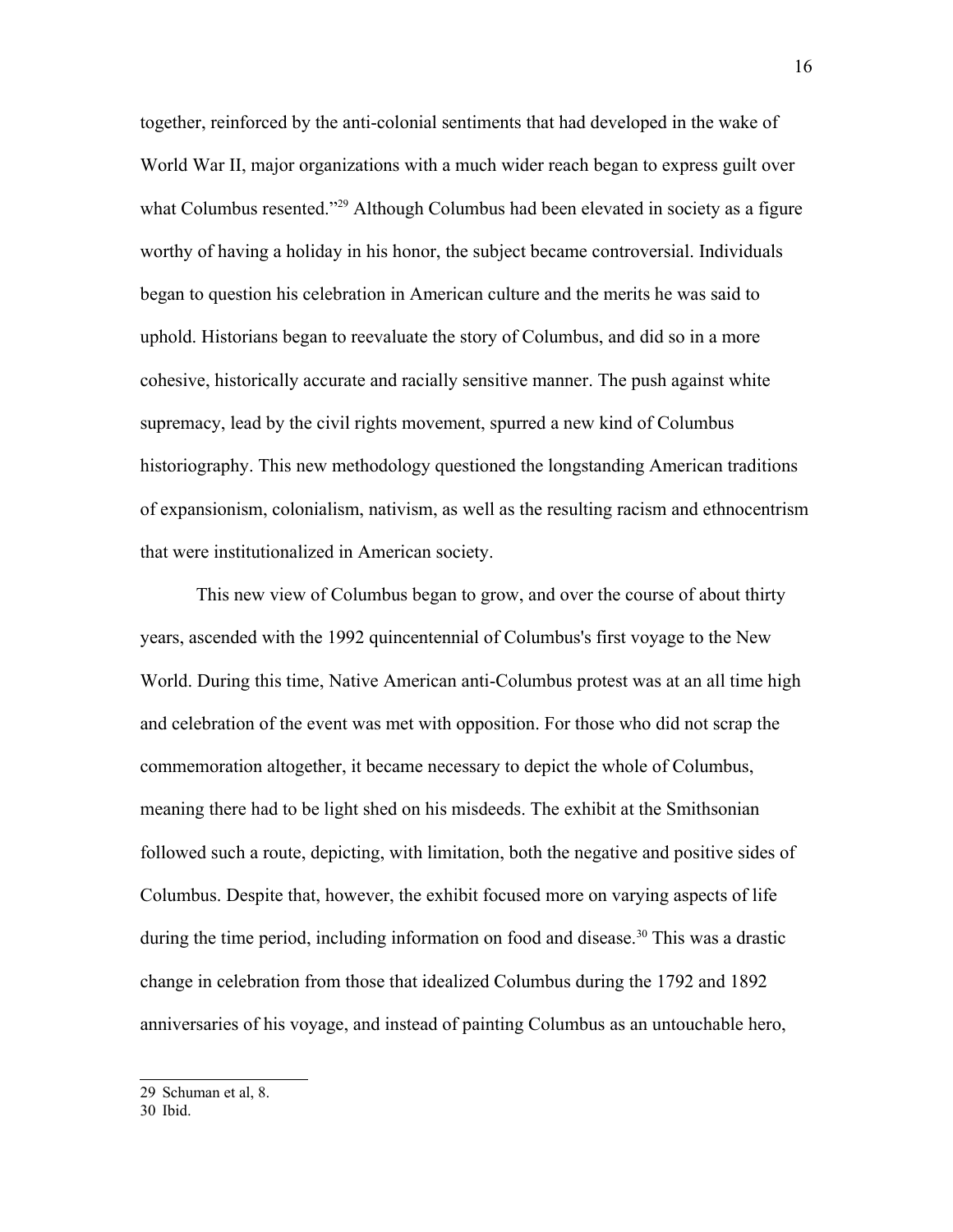people discussed the darker side of his history, one which was steeped in ambition and slavery.<sup>[31](#page-20-0)</sup> In this manner, they did not celebrate Columbus and his story. Rather, they gave attention to those who had been hurt in the aftermath of his toils. "Rather than affirming the Columbian legacy of the United States in a patriotic spirit....the 1992 commemorations clearly also belonged to those who were victimized by this legacy; thus, the event introduced a new kind of national memorial culture and a new kind of critical patriotism."[32](#page-20-1) Indeed, this event finally gave voice to millions of people wronged, enslaved, and murdered as a direct result of, or in connection to, Columbus's landing in the Americas and his legacy. In addition, the event constituted a critical reversal against Eurocentrism and historiography that frames history through the view of European actions only. Through these means, the idealization of Columbus, although not shattered altogether, had changed along with American society. While it still required considerable effort on the part of minority groups, for the first time, concessions were made in American culture that changed patriotism from only idealizing the best of a historical figure or time period, to acknowledging the wrongdoings and misdeeds of the past.

#### **6. Conclusion**

 Despite these changes in Columbus historiography, his place in the United States narrative remains largely unchanged. Columbus, while perhaps not as prominent as he was in the 18th and  $19<sup>th</sup>$  centuries, is still an American icon. Although these concessions were considerable, the lack of change in overall public sentiment is a surprising, yet contrarily enough, somewhat understandable. First and foremost, although the

<span id="page-20-0"></span><sup>31</sup> Paul, 69.

<span id="page-20-1"></span><sup>32</sup> Ibid., 72.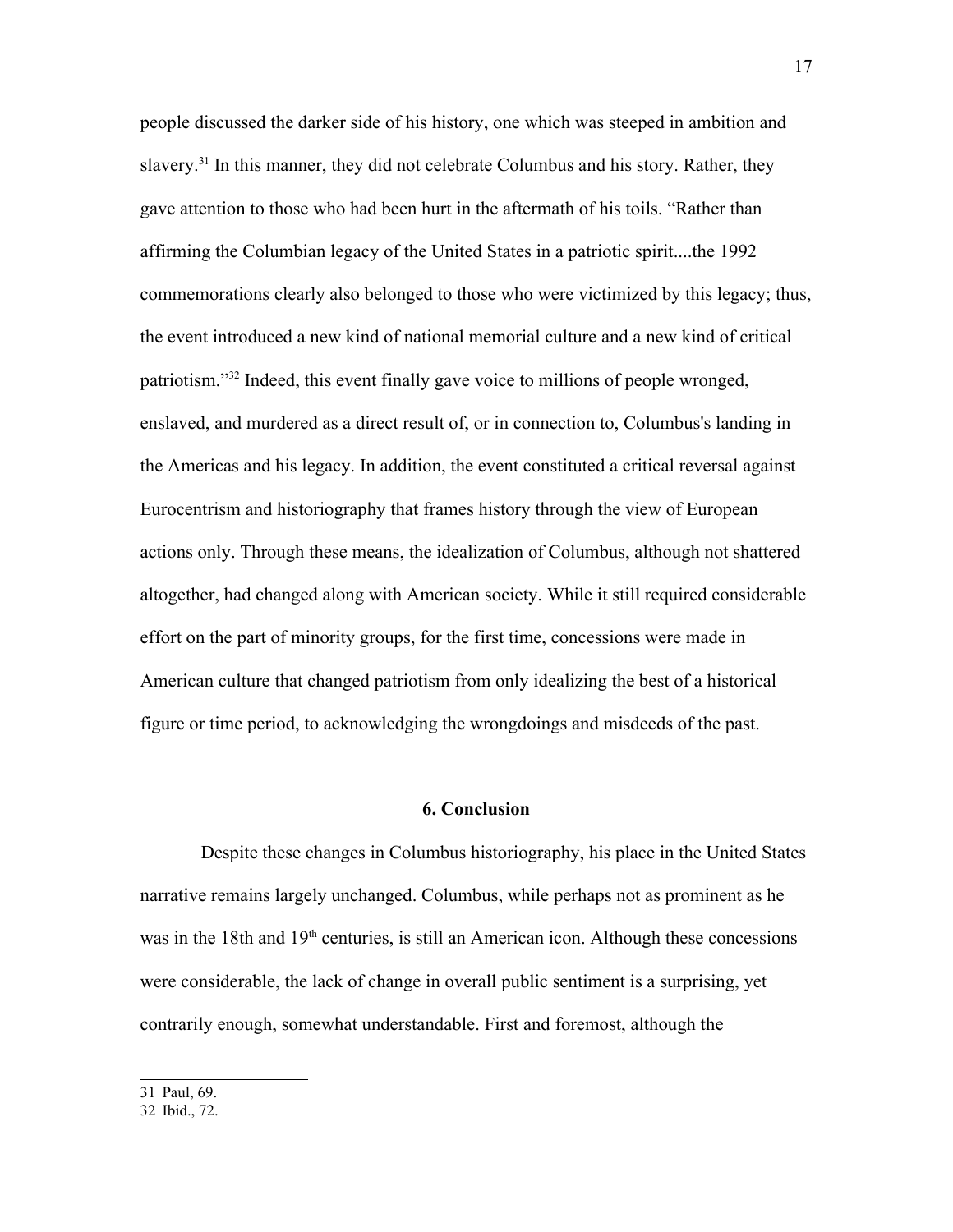quincentennial was an important win for revisionist historians, revisionist history cannot always compete with popular narrative. Even with the acknowledgement of the misdeeds wrought by Columbus's actions, both in mainstream media and even some school textbooks, the metaphorical damage has largely been done. While these revisionist ideas challenge Columbus's legacy as a national hero, the roots of that legacy run deep and are constantly legitimized through public displays and symbolism. Columbus is still depicted in art and writing, has statues commemorating his deeds, has numerous places named after him, and even still retains the holiday in his honor. "'Once the commemoration process gets under way, it picks up steam and operates by a logic...of its own. Not only are records kept, diaries saved and news accounts written, but statues are built, museums endowed, brass plaques engraved."[33](#page-21-0) In this manner, despite the attacks against Columbus's character, the sheer mass of the memorials in his honor serve as a shield to keep his constructed heroisms in the public eye. Through these symbols, Columbus is legitimized and lionized, and until they are removed and Columbus day is no longer celebrated, the celebration of Columbus's deeds will be difficult to end.

Secondly, aside from the legitimacy Columbus is granted through American works and symbols, his idealized, pro-colonial narrative is taught and reinforced at a young age in the American education system; all under the guise of discovery and adventure. His mythology is still taught in public schools, where elementary teachers adhere to a curriculum that still teaches a positive view of Columbus, discussing his ships and the bravery of his voyage. By extension, Columbus's toils are represented in elementary reading books, most notably in a series used to teach literacy to third graders as a means to teach reading but also absorbing "historical" content. These books paint

<span id="page-21-0"></span><sup>33</sup> Schuman et al, 22.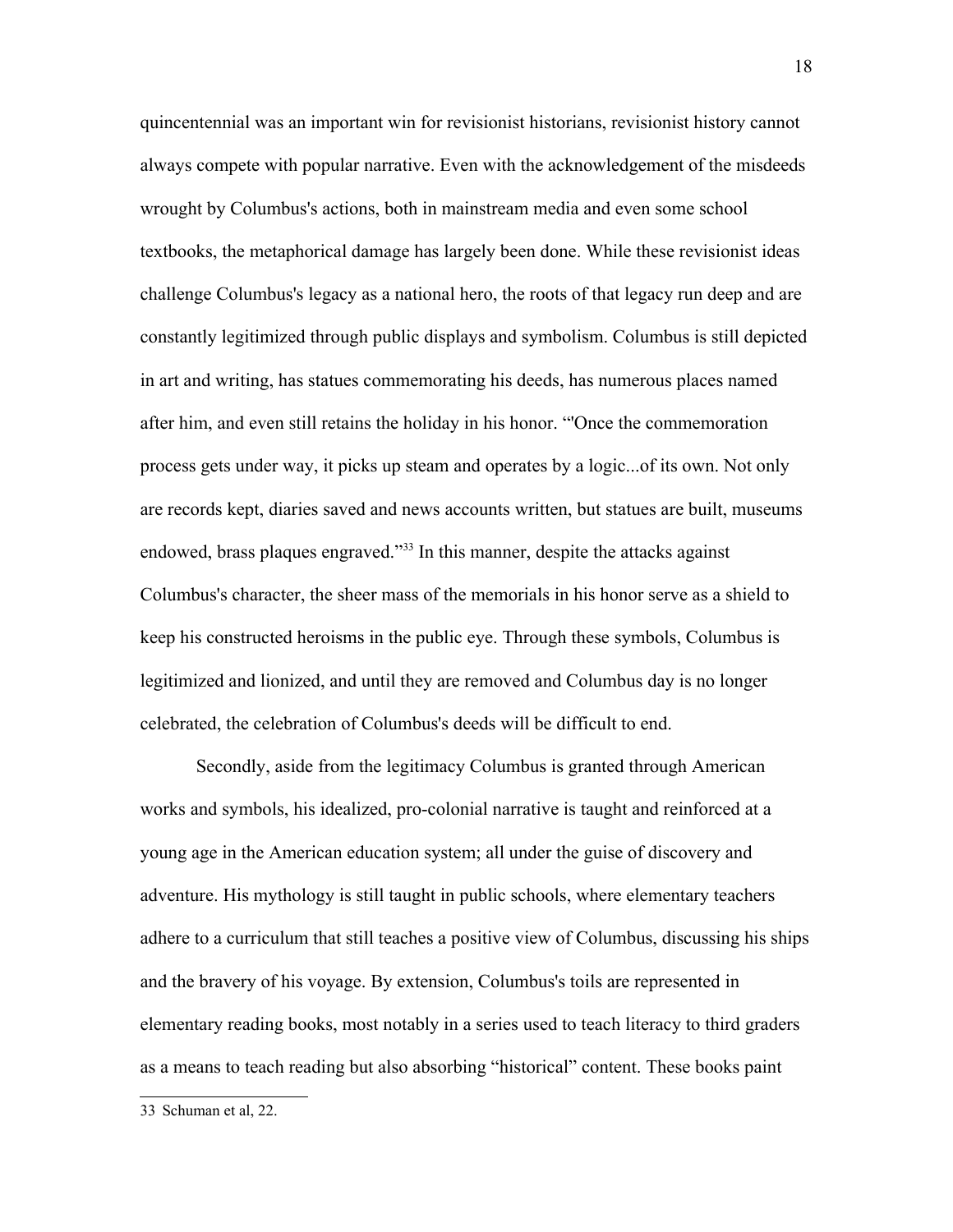Columbus in a positive light, highlighting the dangers of his voyage and his subsequent success.<sup>[34](#page-22-0)</sup> Furthermore, an inspection of fifteen widely used middle and high school textbooks in James W. Leowen's publication *Lies My Teacher Told Me About Christopher Columbus,* showed that "'almost everything [written about Columbus] is either wrong or unknowable. The textbooks have taken us on a trip of their own, away from the facts of history, into the realm of myth."<sup>[35](#page-22-1)</sup> This shows that despite there being a variety of new historiography on Columbus that pushes against this idealistic stereotype, they are largely ignored, and books/teaching materials continue to perpetuate this false, purely heroic and innocuous image of Columbus's voyage and the outcomes it had for the New World. If educational curriculum and texts remain unchanged with the new revisionist history that is conducive to the Native American plight and the terrible deeds Columbus committed, then the dissemination of that information is halted and the standard Columbian mythology remains at the forefront of society.

<span id="page-22-1"></span><span id="page-22-0"></span>Finally, it is necessary to understand the underlying reasons why changes to the pro-colonial and overwhelmingly racist Columbus idealization remain so minimal in American society. This can be understood in relation to government policy. The pervasiveness of Columbus's figure throughout American history has shaped the United States's actions against minority peoples and has helped sustain the institutionalized inequality and our nations's justification of it hundreds of years after the colonization of the New World. By understanding the core of American ideals regarding colonization, exploration, and race through the use of Columbus as a historical narrative instrument, it becomes easier to understand the central values of the life and liberty of United States,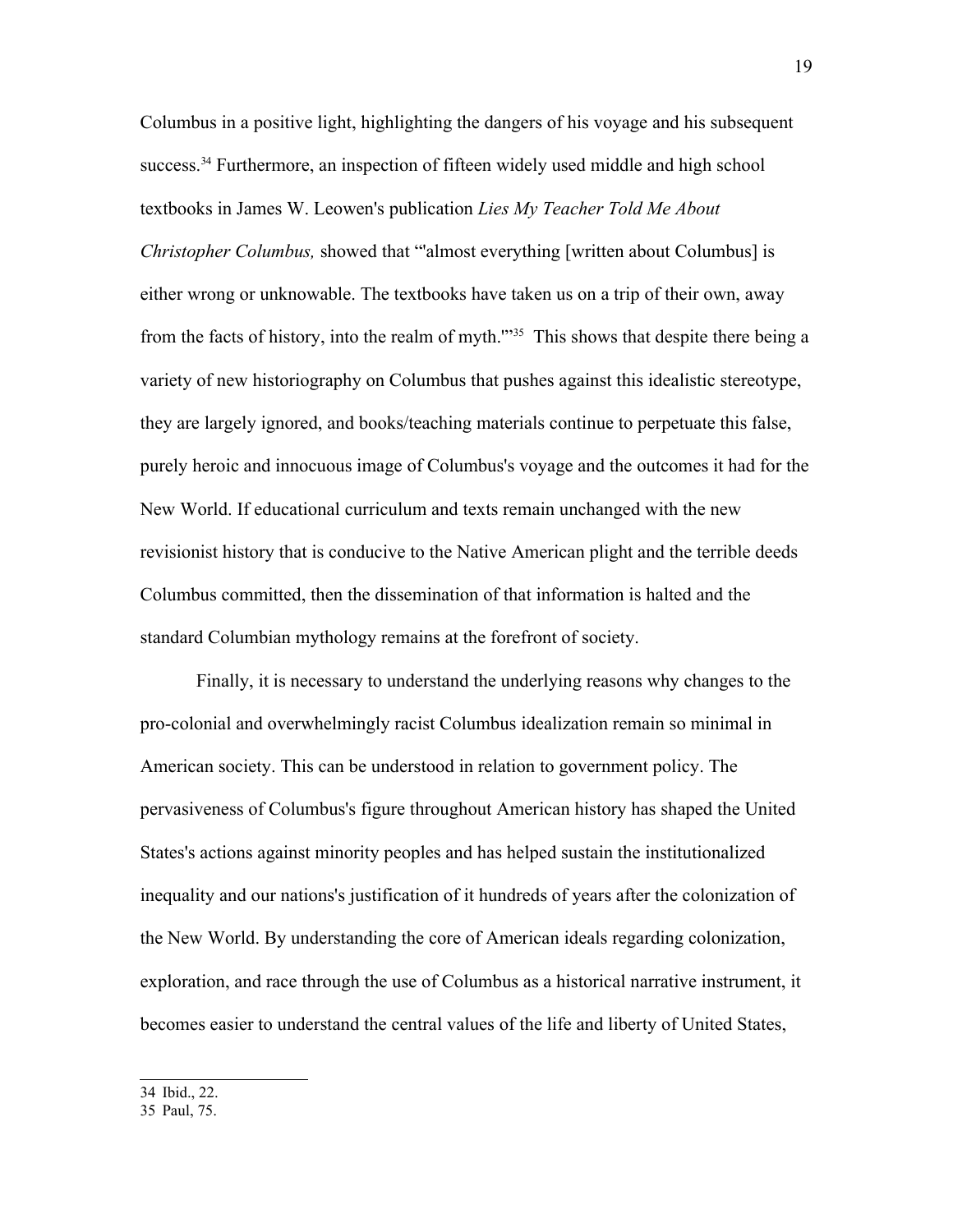and what inherent biases lurk within those ideas. Columbus being taught in schools is a means in which colonial ideology can be indoctrinated upon each new generation. "[T]he Columbus story is crucial to Eurocentrism, not only because Columbus was a seminal figure within the history of colonialism, but also because idealized versions of this story have served to initiate generation after generation into the colonial paradigm."<sup>[36](#page-23-0)</sup> Although these protests of the quincentenary gave a voice to Native American and minority populations, the institutionalized racism and inequality have remained, and United State's policy has stayed largely unchanged.

<span id="page-23-1"></span><span id="page-23-0"></span>This is, in part, due to the continual use of Columbus as a pro-colonial mechanism, and a subsequent means in which a pro-expansionist, colonialist, and nativist mindset can continually be propagated. Morally, it is difficult to admit the faults of the past. As Koning writes, "it has been so difficult for us to admit the truth both to our children and to ourselves. It is only a step from Columbus and his man-eating dogs to that governor in New England who offered a \$40 reward for any adult Indian scalp and \$20 for any scalp of an Indian child. When we cope with the Conquest, we cannot avoid coping with the history of the United States."[37](#page-23-1) It is hard to admit the foundation for society was built on the backs of slavery, injustice and murder, and it is even harder to admit that these inequalities still occur today. Institutionally, the continuation of the heroic Columbus mindset keeps individuals uncaring, complacent and perhaps even supportive of the colonial agenda and white supremacy mindset. Indeed, in the spirit of westward expansion, Manifest Destiny, and the white man's burden of bringing about civilizational changes, settlers were spurred to acquire land from and undertake gruesome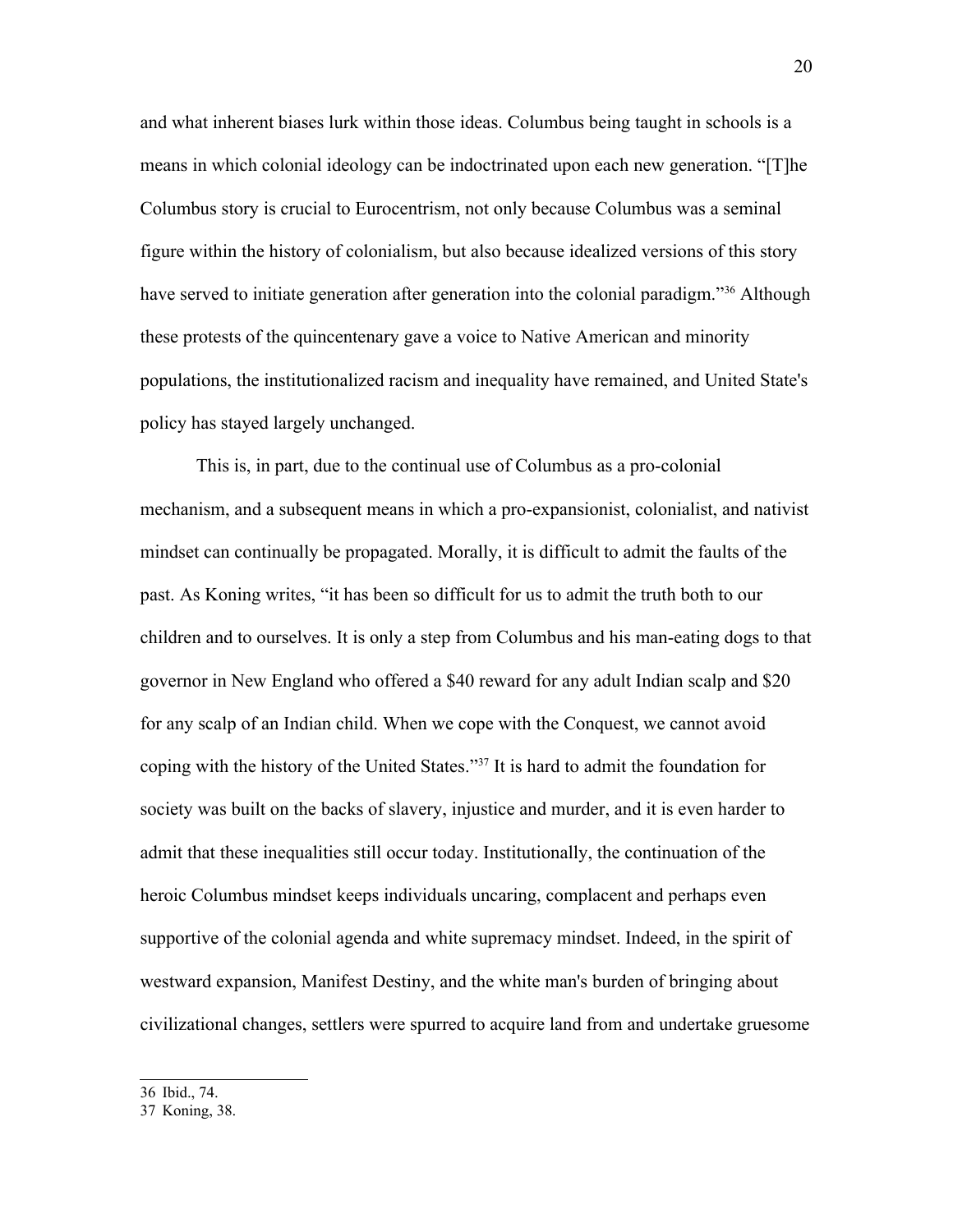and heinous acts against Native Americans. In reality, little has changed and the ideology that pushed settlers and the U.S. Government to undermine Native American's claim to land echoes closely with the policies undertaken in the present, such as the approval of the Dakota Access Pipeline despite Native American protest and pleas for the protection of their drinking water. Whereas Columbus's dogs were turned on Native Americans in the Caribbean, attack dogs were thrust upon these protesters, who wished only to protect their life and livelihood. In this way, the biases of racial tension and inequality, inherent in American society, are further perpetuated in relation to the celebration of Columbus's legacy, and while those facing the consequences of that ideology struggle, having the system in place serves governmental purposes well. If revisionist history cannot be undertaken by the government regarding aspects such as schooling and memorial sites it controls, then little can change and Columbus will continue to remain a strong component of the United States's national identity.

Overall, from the  $18<sup>th</sup>$  century to the present, Columbus became symbolic of the "American." At first, Columbus was the colonial answer to "what was an American?" in the wake of separation from British history and ideology. Columbus, through rose-tinted glasses, was everything an American could dream of. He was not British, had suffered from monarchy, but was brave and heroic, with an audacity to face dangerous situations head on. He was freedom from the British Crown, and an embodiment of the success of hard work and perseverance. When American ideology changed in relation to westward expansion, so to did Columbus. Instead, Columbus became a figure of exploration, colonization, expansion and civilization.When Roman Catholics and Italians needed a means to assimilate and justify their presence in the United States, Columbus became an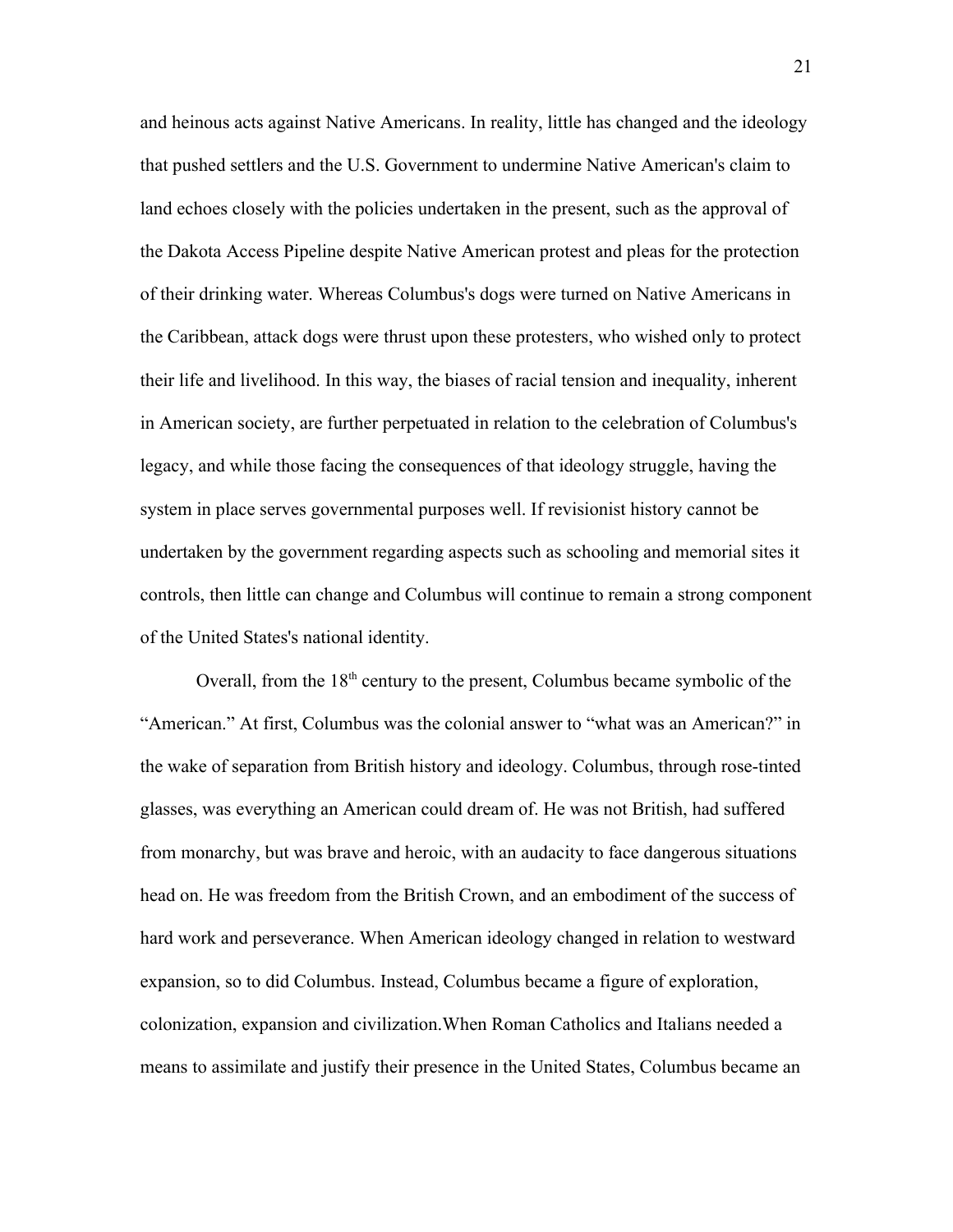example of the success of the underdog in American society. When historiography surrounding Columbus's commemoration faced backlash from Native Americans and civil rights groups, a new type of historiography, focusing on those wronged instead of the solely Eurocentric view of history, emerged. Taking this all into account, then, it must be asked, who was Columbus? A murder, rapist and slaver? A harbinger of civilization? An ethnic hero? The answer, to all of those questions is yes. Columbus's addition to the national narrative dates back to the founding of the nation. For over 200 years, Columbus has been part of the American narrative. He is the underscore of the racial tension inherent in American society, and is one of the moral and conceptual ideas behind the colonial actions the United States has taken both at home and abroad up until the present. Despite the realities of his misdeeds, the public perspective is skewed in a positive light, reminiscent of the United State's misdeeds that get swept from public consciousness. From the values of the American Revolution, to the ethnic cleansing and cultural appropriation undertaken on U.S. soils, the Columbus mythology has played a role and will continue to play a role in racial tension unless pro-colonial, Eurocentric, and white supremacist views can be maintained through mainstream government institutions. Until then, Columbus and his role in American ideology will continue to be the undercurrent of the systematic inequalities inherent in the United States.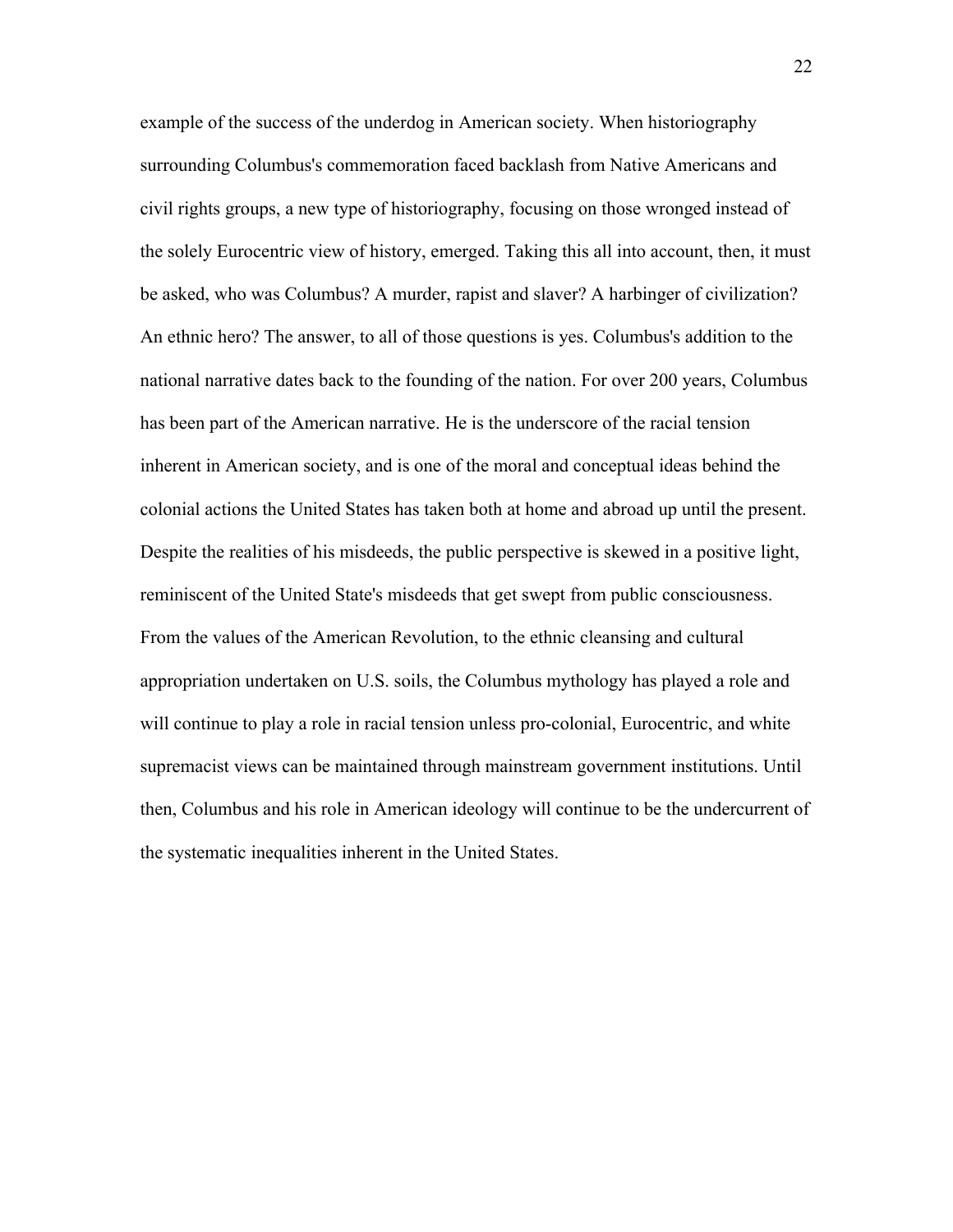#### **Bibliography**

#### **PRIMARY SOURCES:**

#### **Transcribed Manuscripts**

- Columbus Christopher, Bartolomé de las Casas, Oliver Dunn, and James E. Kelly Jr. *The Diario of Christopher Columbus's first voyage to America, 1492-1493: Abstracted by Bartolomé de las Casas ; Transcribed and Translated into English, with Notes and a Concordance of the Spanish, by Oliver Dunn and James E. Kelley, Jr.* Norman: University of Oklahoma Press, 1989.
- De las Casas, Bartolomé. *A Short Account of the Destruction of the Indies,* trans. Nigel Griffin. New York: Penguin Classics, 1992.

#### **SECONDARY SOURCES:**

#### **Articles**

- Baigell, Matthew. "Territory, Race, Religion: Images of Manifest Destiny." *Smithsonian Studies in American Art* 4, no. 3/4 (1990): 3-21. <http://www.jstor.org/stable/3109013>.
- Bigelow, Bill. "Once upon a Genocide: Christopher Columbus in Children's Literature." *Social Justice* 19, no. 2 (48) (1992): 106-21. <http://www.jstor.org/stable/29766680>.
- Charles, Asselin. "Colonial Discourse Since Christopher Columbus." *Journal of Black Studies* 26, no. 2 (1995): 134-52. <http://www.jstor.org/stable/2784839>.
- Giovanna (janet) Capone, Corva Radici, Nancy Gagnon Blanco, Reyna Sabatini, Joanna Totino, Palma,Francesca Roccaforte, and Teresa Broccoli. "BASIL: ANTI— COLUMBUS DAY." *Off Our Backs* 23, no. 3 (1993): 17-23. <http://www.jstor.org/stable/20834371>.
- Jos, Emiliano. "Las Casas, Historian of Christopher Columbus." *The Americas* 12, no. 4 (1956): 355-62. doi:10.2307/979083.
- Kauffman, Christopher. "Christopher Columbus and American Catholic Identity: 1880- 1900." *U.S. Catholic Historian* 11, no. 2 (1993): 93-110. <http://www.jstor.org/stable/25153980>.
- Koning, Hans. "The Legacy of Columbus." *Social Justice* 19, no. 2 (48) (1992): 35-38. <http://www.jstor.org/stable/29766672>.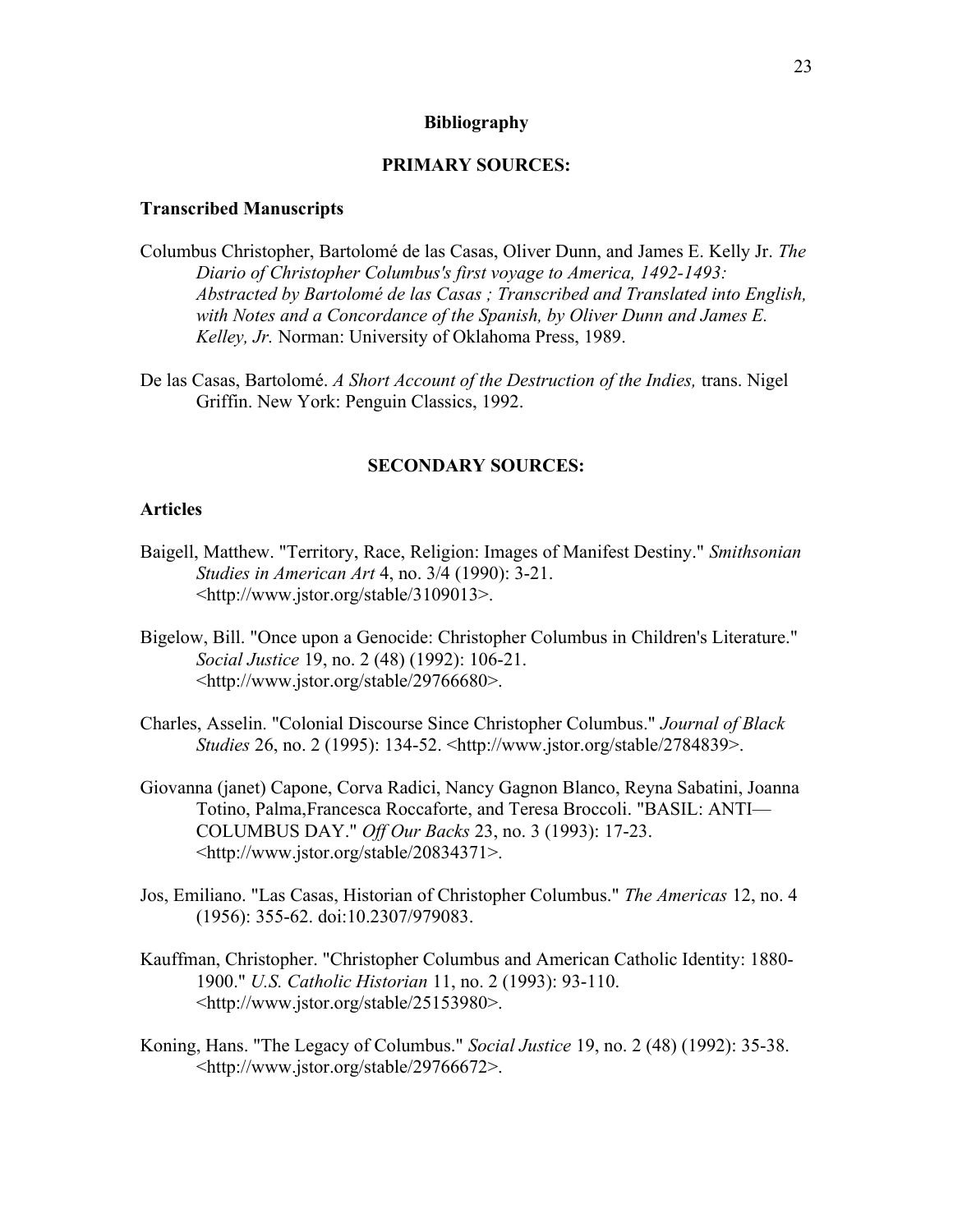- Larner, John P. "North American Hero? Christopher Columbus 1702-2002." *Proceedings of the American Philosophical Society* 137, no. 1 (1993): 46-63. <http://www.jstor.org/stable/986944>.
- Le Beau, Bryan. "The Rewriting of America's First Lesson in Heroism: Christopher Columbus on the Eve of the Quincentenary." *American Studies* 33, no. 1 (1992): 113-27. <http://www.jstor.org/stable/40644261>.
- Liquete, Felisa López. "COLUMBUS' LEGACY OF EXILE." *Atlantis* 20, no. 2 (1998): 81-89. <http://www.jstor.org/stable/41055515>.
- Phillips, Carla Rahn, and William D. Phillips. "Christopher Columbus in United States Historiography: Biography as Projection." *The History Teacher* 25, no. 2 (1992): 119-35. doi:10.2307/494269.
- Schlene, Vickie J. "Christopher Columbus: Bridge between the Old and New World." *OAH Magazine of History* 5, no. 4 (1991): 47-48. <http://www.jstor.org/stable/25162784>.
- Schuman, Howard, Barry Schwartz, and Hannah D'Arcy. "Elite Revisionists and Popular Beliefs:Christopher Columbus, Hero or Villain?" *The Public Opinion Quarterly* 69, no. 1 (2005): 2-29. <http://www.jstor.org/stable/3521601>.
- Vizenor, Gerald. "Christopher Columbus: Lost Havens in the Ruins of Representation." *American Indian Quarterly* 16, no. 4 (1992): 521-32. doi:10.2307/1185297.
- Wilford, John Noble. "Columbus and the Labyrinth of History." *The Wilson Quarterly (1976-)* 15, no. 4 (1991): 66-86. <http://www.jstor.org/stable/40258162>.

#### **Websites**

"Trail of Tears." The Museum of the Cherokee Indian. Accessed November 20, 2018. <http://www.cherokeemuseum.org/archives/era/trail-of-tears>.

#### **Books/Book Chapters**

- Deloria, Philip J. *Indians in Unexpected Places.* Lawrence, Kansas: University Press of Kansas, 2004.
- Dubar-Ortiz, Roxanne. *An Indigenous Peoples' History of the United States*. New York: Random House Inc, 2015.